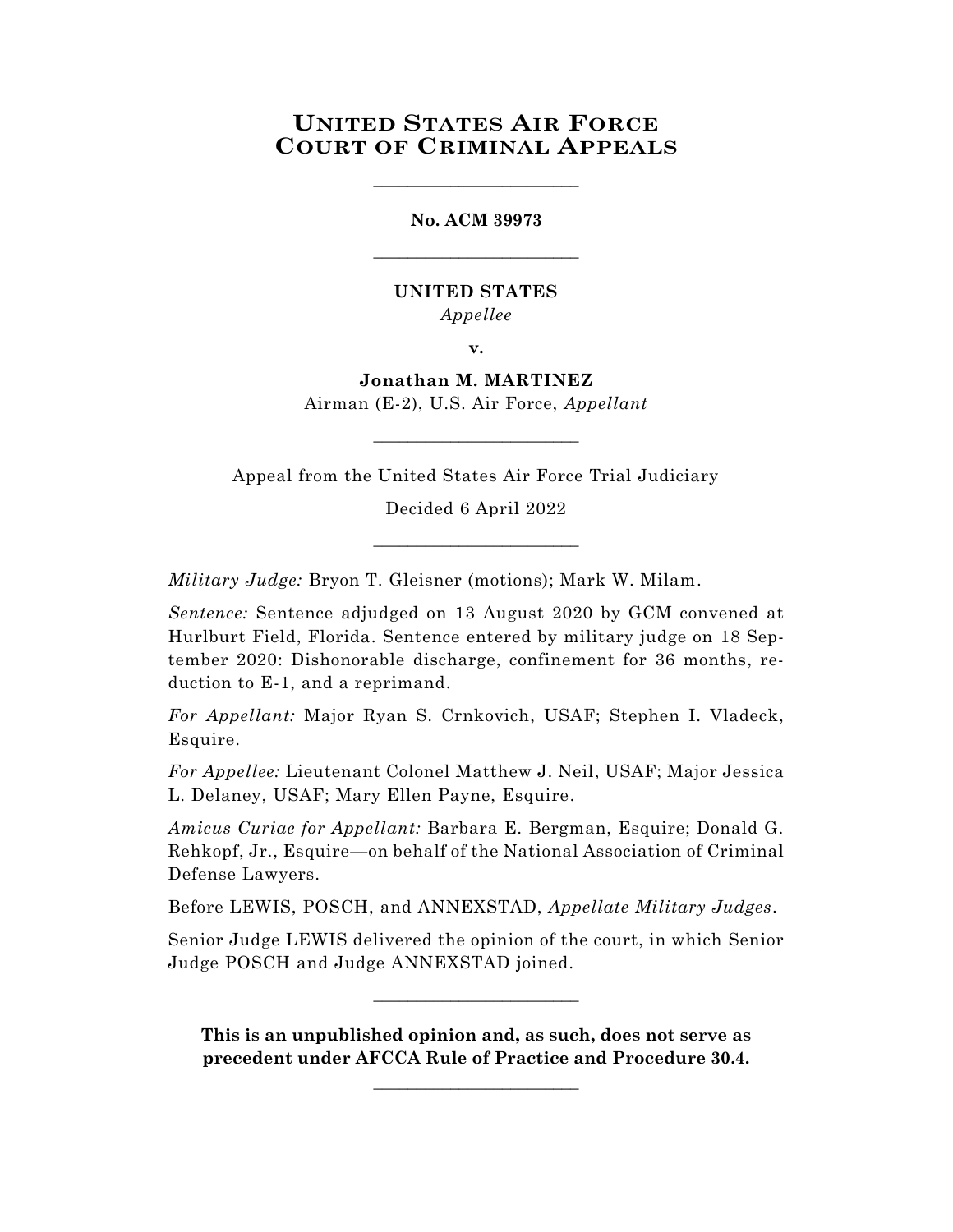#### LEWIS, Senior Judge:

A general court-martial composed of officer members convicted Appellant, contrary to his pleas, of one specification of wire fraud, two specifications of attempted wire fraud, one specification of wrongful use of marijuana, and one specification of communicating a threat, in violation of Articles 134, 80, 112a, and 115, Uniform Code of Military Justice (UCMJ), 10 U.S.C. §§ 934, 880, 912a, 915.<sup>1,2</sup> Appellant was sentenced by military judge to a dishonorable discharge,  $36$  months of confinement,<sup>3</sup> reduction to the grade of E-1, and a reprimand. The convening authority took no action on Appellant's sentence.

Appellant raises four issues for our consideration: (1) whether the military judge violated Appellant's Fifth Amendment<sup>4</sup> and Sixth Amendment<sup>5</sup> rights by denying a defense request for an instruction that a guilty verdict required unanimity; (2) whether the wire fraud and attempted wire fraud convictions were legally and factually insufficient; (3) whether the wire fraud and attempted wire fraud convictions were preempted; and (4) whether Fifth Amendment equal protection guaranteed Appellant a unanimous verdict on the wire fraud and attempted wire fraud offenses.<sup>6</sup>

Appellant's first issue is raised in light of *Ramos v. Louisiana*, \_\_ U.S. \_\_, 140 S. Ct. 1390 (2020). Prior to trial, the Defense filed a written motion requesting a unanimous verdict instruction, arguing such an instruction was required by the Fifth Amendment's Due Process Clause, the Sixth Amendment's right to a unanimous jury verdict, and the implicit equal protection guarantee in the Fifth Amendment. The Government opposed the motion. The military judge denied the motion in a written ruling and subsequently instructed the

<sup>&</sup>lt;sup>1</sup> Unless otherwise specified, all references to the UCMJ, the Rules for Courts-Martial (R.C.M.), and the Military Rules of Evidence are to the *Manual for Courts-Martial*, *United States* (2019 ed.). The wire fraud and attempted wire fraud specifications incorporated 18 U.S.C. § 1343.

<sup>2</sup> The court members acquitted Appellant of one specification of wrongful use of cocaine and one specification of negligent discharge of a handgun, alleged as violations of Articles 112a and 134, UCMJ, 10 U.S.C. §§ 912a, 934.

<sup>3</sup> The confinement terms ran concurrently and varied from a low of no confinement for the wrongful use of marijuana specification to a high of 36 months of confinement for the wire fraud and communicating a threat specifications.

<sup>4</sup> U.S. CONST. amend. V.

<sup>5</sup> U.S. CONST. amend. VI.

<sup>6</sup> Appellant personally raises issue (4) pursuant to *United States v. Grostefon*, 12 M.J. 431, 435 (C.M.A. 1982). We have reworded the issues slightly.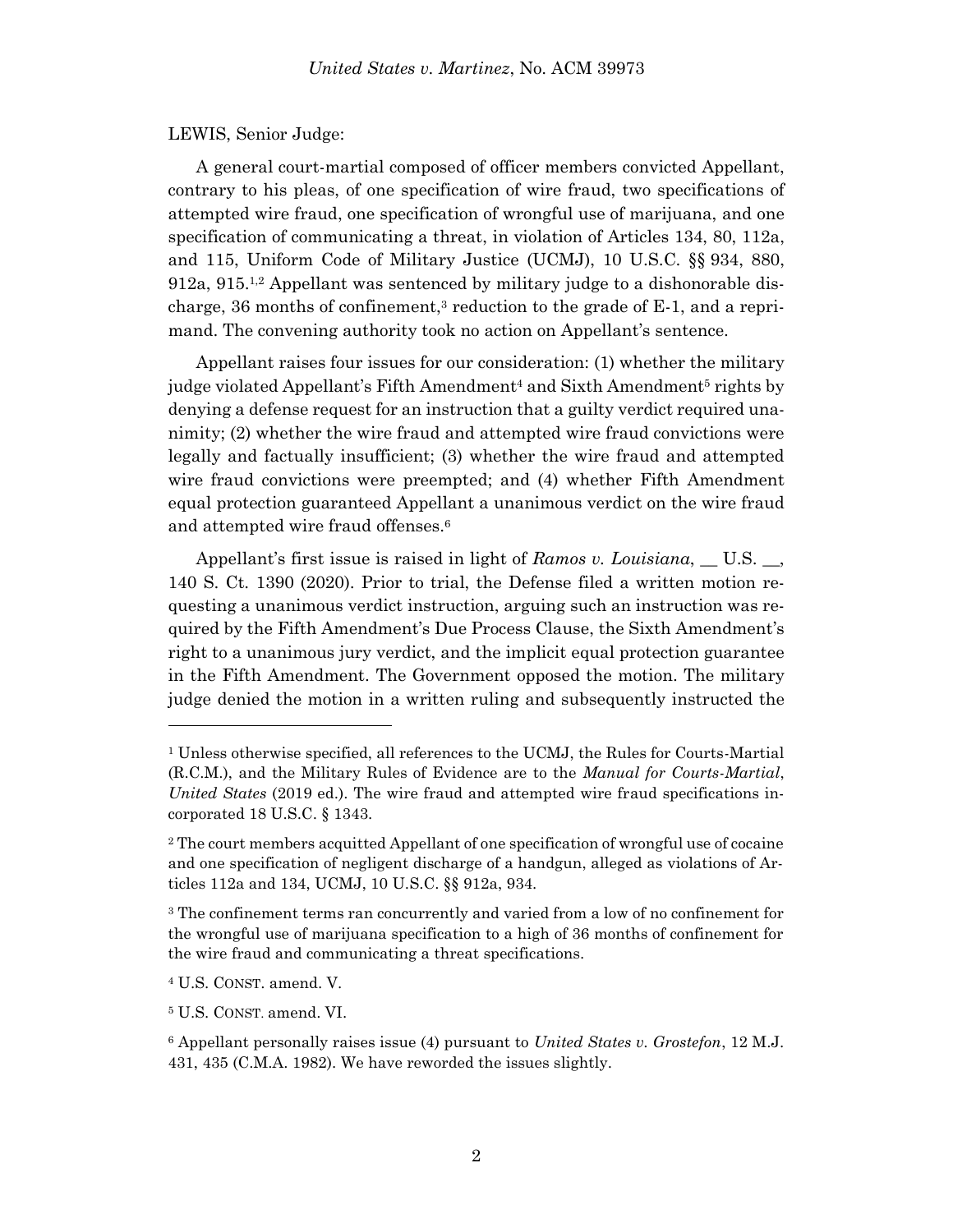court members that a conviction resulted if three-fourths of the members (six of eight) voted to convict. *See* Article 52, UCMJ, 10 U.S.C. § 852. The military judge did not poll the court members on whether the findings verdict was unanimous. *See* R.C.M. 922(e) (prohibiting polling of members about their deliberations and voting except in specific, limited circumstances). 7

On appeal, Appellant raises similar constitutional arguments to the ones raised at trial. In Appellant's view, *Ramos* makes clear that the right to unanimous verdict is an essential aspect of the right to an impartial jury. Appellant cites *United States v. Lambert*, 55 M.J. 293, 295 (C.A.A.F. 2001), which applied the Sixth Amendment requirement that the "jury be impartial" to court-martial members' selection, conduct during proceedings, and deliberations.<sup>8</sup> Appellant connects *Ramos*, *Lambert*, and other precedents<sup>9</sup> together to argue the military judge's non-unanimous verdict instruction violated the Constitution.<sup>10</sup>

The Government answers that the military judge did not err, the Sixth Amendment right to a jury trial does not apply to courts-martial, *Ramos* did not overturn that precedent, and that our court must strictly follow the decisions of higher courts. The Government reminds us that we should leave the role of overruling precedent to the higher court that published the precedent.

Amicus argues a non-unanimous verdict for a serious offense tried in a noncapital court-martial within the territorial limits of the United States violates the Sixth Amendment. According to amicus, when Congress statutorily provided for a non-unanimous verdict, it contravened "what the Constitution commands," namely, a unanimous verdict. Amicus also alleges a procedural error

<sup>7</sup> Mil. R. Evid. 606(b) prohibits a court-martial member from testifying during an inquiry into the validity of a finding or sentence except for three limited circumstances, specifically, whether: (1) extraneous prejudicial information was improperly brought to the members' attention; (2) unlawful command influence or any other outside influence was improperly brought to bear on any member; or (3) a mistake was made in entering the finding or sentence on the respective forms.

<sup>8</sup> The United States Court of Appeals for the Armed Forces did not address unanimity of verdicts in *Lambert*. At that time, Article 52, UCMJ, 10 U.S.C. § 852, required concurrence of two-thirds of the members for a finding of guilty in a non-capital courtmartial. *See Manual for Courts-Martial*, *United States* (1995 ed.).

<sup>9</sup> For example, "[a]s a matter of due process, an accused has a constitutional right, as well as a regulatory right, to a fair and impartial panel." *United States v. Wiesen*, 56 M.J. 172, 174 (C.A.A.F. 2001) (citations omitted).

<sup>10</sup> Appellant also proposes a narrower ground for requiring a unanimous verdict. According to Appellant, "at the Founding, [he] would only have been subject to trial [for these offenses] in a federal civilian court," if at all. We find this argument does not warrant further discussion or relief. *See United States v. Matias*, 25 M.J. 356, 361 (C.M.A. 1987).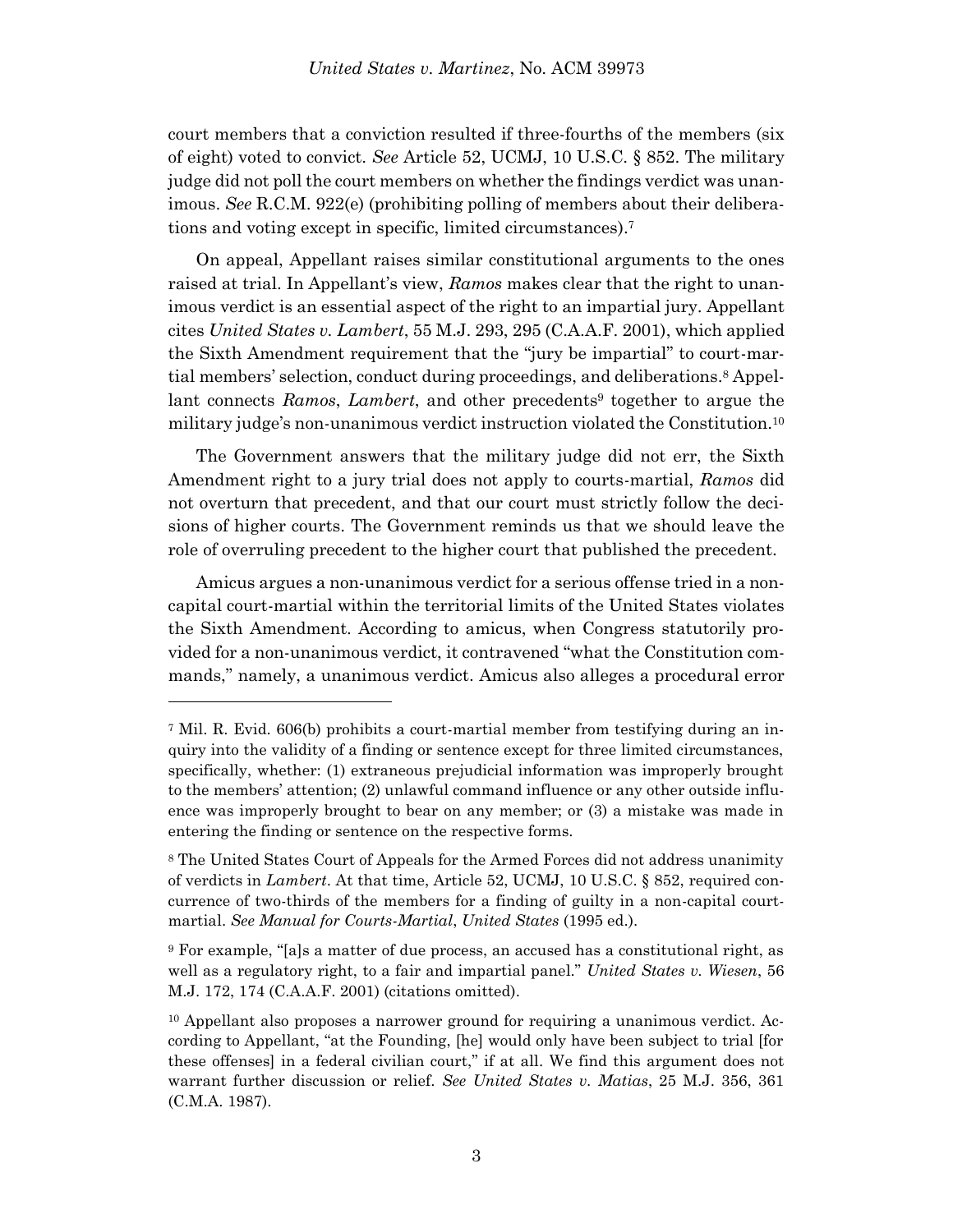when the military judge's ruling assigned the burden of proof on the motion to Appellant, rather than the Government.

In issue (4), Appellant personally asserts that the unanimous verdict instruction was required for the wire fraud and attempted wire fraud offenses because Appellant was similarly situated to active duty military members prosecuted for those offenses in Article III courts. According to Appellant, the absence of a unanimous verdict requirement at his court-martial fails both a strict scrutiny and a rational basis of review.

We do not read *Ramos*, *Lambert*, and the other precedents in the same manner as Appellant. *Ramos* does not mention unanimity of verdicts in courtsmartial. It did not analyze whether an impartial *jury* and impartial *court members* are identical under the Constitution. *Lambert* described the right to impartial court-martial members in three specific areas: selection, conduct during proceedings, and conduct during deliberations. *Lambert* says nothing about unanimity of a finding of guilt by such members. Indeed, the United States Court of Appeals for the Armed Forces (CAAF) affirmed the findings of guilt in *Lambert* even though Article 52, UCMJ, at that time, permitted a conviction by two-thirds of the voting members. The cited precedent also does not address whether Congress may use non-unanimous verdicts under its authority "To make Rules for the Government and Regulation of the land and naval Forces." U.S. CONST. art. 1, § 8, cl. 14. As the United States Supreme Court has said, "[T]he Constitution contemplates that Congress has 'plenary control over rights, duties, and responsibilities in the framework of the Military Establishment, including regulations, procedures, and remedies related to military discipline.'" *Weiss v. United States*, 510 U.S. 163, 177 (1994) (quoting *Chappell v. Wallace*, 462 U.S. 296, 301 (1983)). We find the military judge's ruling, which instructed the members consistent with the voting procedures in Article 52, UCMJ, was not error.

We considered the other arguments presented for issues (1) and (4); we find neither further discussion nor relief is warranted. *See United States v. Matias*, 25 M.J. 356, 361 (C.M.A. 1987); *see also Agostini v. Felton*, 521 U.S. 203, 237 (1997) (noting that lower courts should adhere to binding precedent and rely on superior courts to overrule their own precedents); *Whelchel v. McDonald*, 340 U.S. 122, 127 (1950) (noting the right to trial by jury guaranteed by the Sixth Amendment is not applicable to trials by courts-martial or military commissions); *United States v. Easton*, 71 M.J. 168, 175 (C.A.A.F. 2012) (stating there is no Sixth Amendment right to trial by jury in courts-martial); *United States v. Anderson*, No. ACM 39969, 2022 CCA LEXIS 181, at \*50–57 (A.F. Ct. Crim. App. 25 March 2022) (unpub. op.) (finding *Ramos* did not require unanimous court-martial verdicts).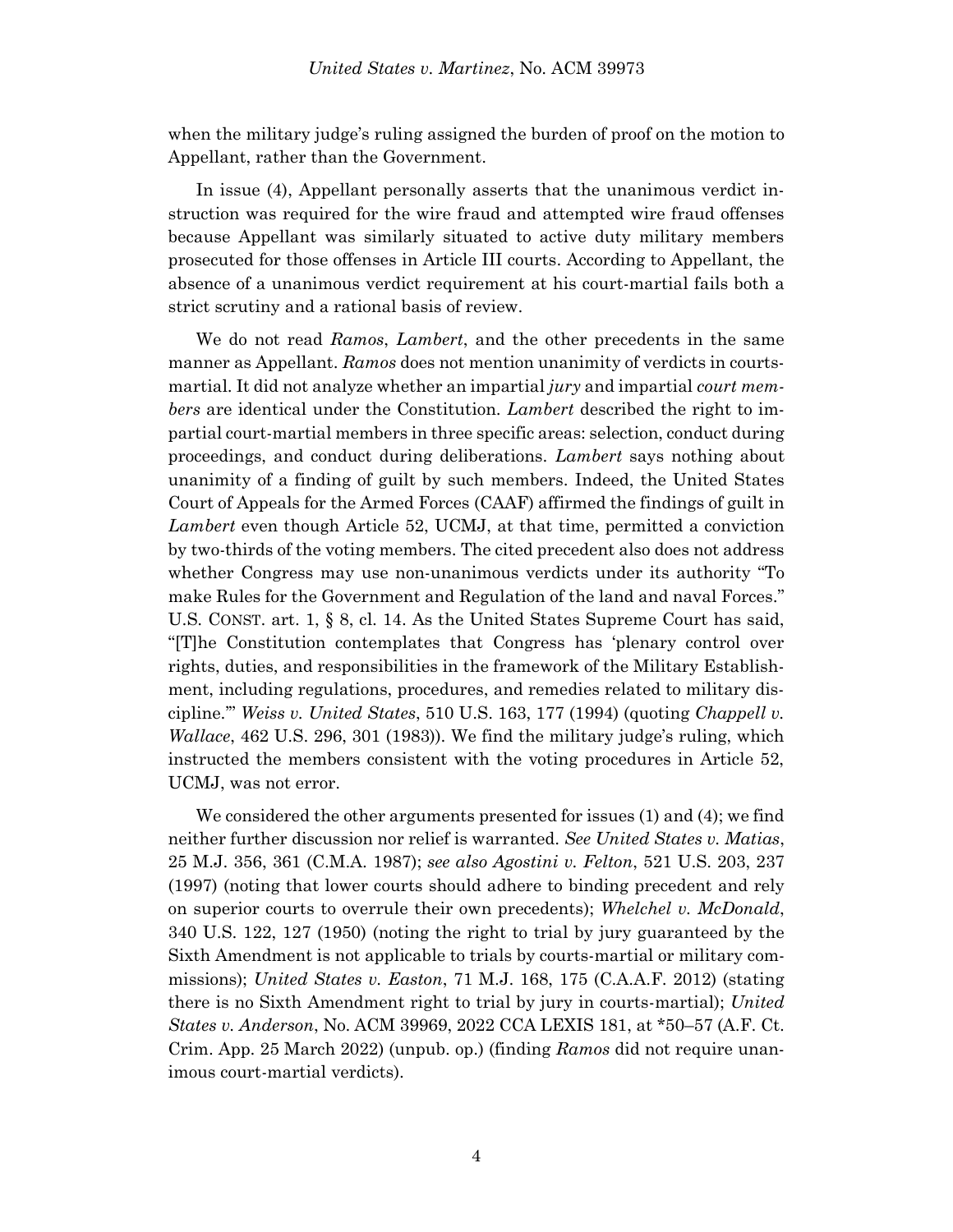After considering the remaining two issues, we find no error that materially prejudiced Appellant's substantial rights. We affirm the findings and sentence.11,12

### **I. BACKGROUND**

Appellant's convictions for wire fraud and attempted wire fraud arose out of a scheme to trick three female enlisted Airmen at Hurlburt Field, Florida, into sending him nude digital photographs of themselves. Appellant knew the three women—AL, AW, and GMV—and their phone numbers. Appellant used this information to carry out his scheme.

In the scheme, Appellant would impersonate one of the three Airmen using a text messaging application or fake social media account. Appellant would

l

<sup>12</sup> In presentencing, the military judge admitted a record of nonjudicial punishment (NJP). *See* Article 15, UCMJ, 10 U.S.C. § 815; R.C.M. 1001(b)(2) (allowing personnel records to be introduced in sentencing under regulations of the Secretary concerned). Appellant received the NJP in December 2013 for a violation of Article 134, UCMJ, for conduct that was prejudicial to good order and discipline. Appellant received a suspended reduction in grade from Airman First Class (E-3) to Airman Basic (E-1) and a reprimand. After six months, the suspended punishment was remitted. NJP records may be admitted at a court-martial if "not over five years old on the date the charges were referred." Air Force Instruction 51-201, *Administration of Military Justice*, ¶ 12.26.2 (18 Jan. 2019). As referral was 30 March 2020, the admitted NJP was more than six years old. Trial defense counsel did not object, so we review for plain error. *See United States v. Marsh*, 70 M.J. 101, 104 (C.A.A.F. 2011). The military judge made a clear or obvious error in admitting the 2013 NJP. *See United States v. Lundby*, No. ACM S32500, 2019 CCA LEXIS 181, at \*10 (A.F. Ct. Crim. App. 23 Apr. 2019) (unpub. op.); *United States v. Edwards*, 39 M.J. 528, 529 (A.F.C.M.R. 1994). Finding clear or obvious error, we test for prejudice by assessing whether the error substantially influenced the sentence. *See United States v. Griggs*, 61 M.J. 402, 410 (C.A.A.F. 2005). Other admitted sentencing exhibits from Appellant's personnel records included an NJP from January 2019 and an April 2019 vacation of suspended NJP. These two actions resulted in Appellant being reduced in grade from Senior Airman (E-4) to Airman First Class (E-3) in January 2019, and to Airman (E-2) in April 2019. Appellant did not raise this error or assert prejudice. Considering the convicted offenses before this court, the properly admitted evidence, and the 2019 NJP and vacation action offenses, we find the erroneous admission of the 2013 NJP did not substantially influence the military judge's adjudged sentence. Accordingly, Appellant is not entitled to relief.

<sup>11</sup> Appellant requested speedy appellate review on 21 December 2021. He repeated that request twice, in two motions to cite supplemental authority, dated 4 January 2022 and 21 March 2022. This opinion was released within 18 months of docketing, and we find Appellant received a timely, full, and fair review of his findings and sentence. *See, e.g.*, *United States v. Arriaga*, 70 M.J. 51, 55–56 (C.A.A.F. 2011).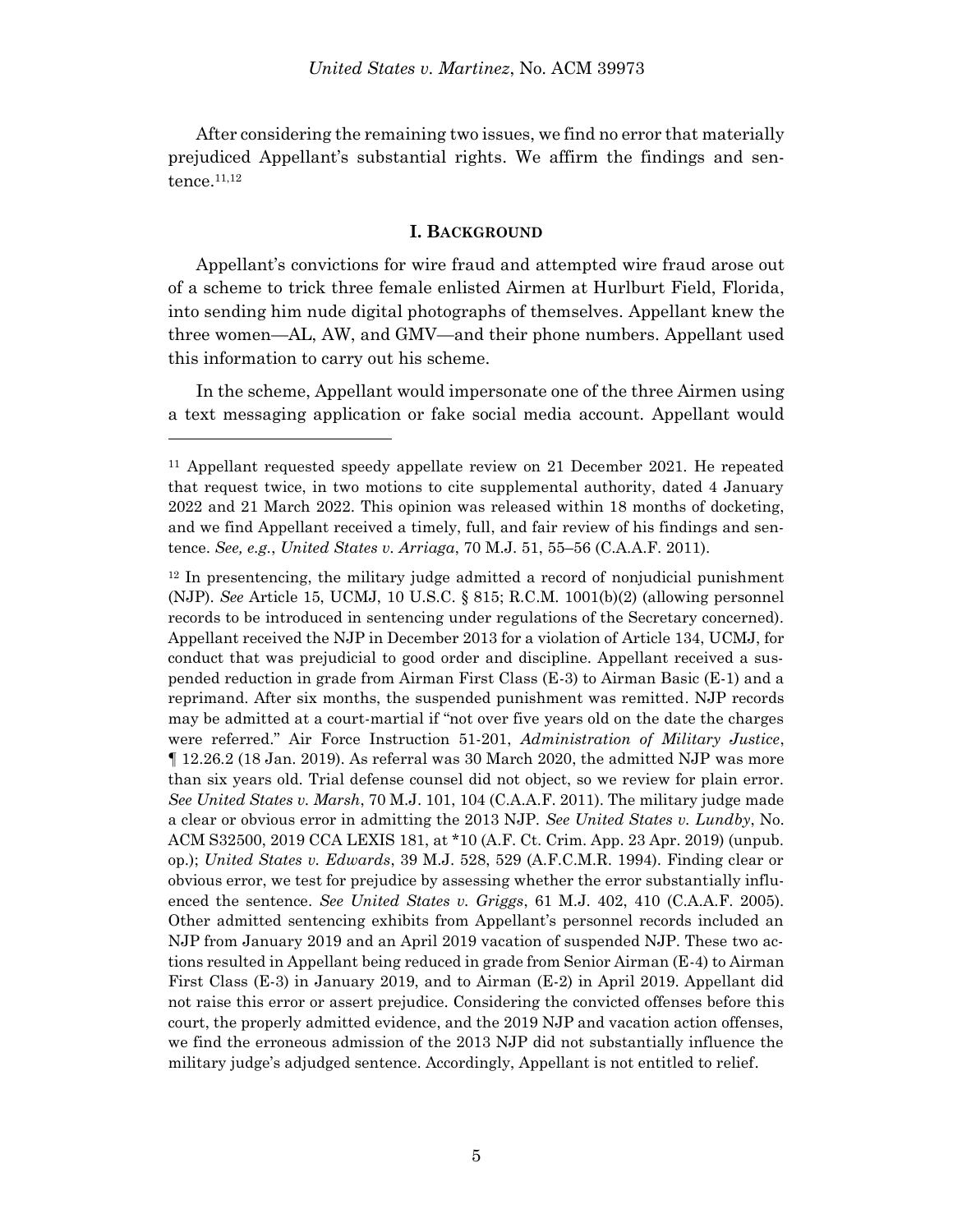state that the message was from a "new" phone number or account. Once contact was established, Appellant used information he knew to convince the targeted Airman that he was the other female Airman. In time, Appellant would claim the female Airman he was impersonating had been paid thousands of dollars to sell nude, lingerie, or similar photographs to a private subscription magazine. Appellant would then endeavor to convince the targeted Airman to sign up and send nude photos so she too could be paid thousands of dollars.

On 1 February 2019, Appellant targeted AL.<sup>13</sup> He impersonated AW using a text messaging application and successfully convinced AL to send him digital photographs, some of which depicted her nude. AL forwarded Appellant photos she already had on her phone, but also took and forwarded new photos when she got home from work. Some of the photos depicted AL wearing parts of her military uniform. AL also provided her bank account and routing number at Appellant's request so she could be paid via electronic funds transfer. Appellant promised AL she would receive the funds "tonight" if she provided her full name, date of birth, and a nickname for the private magazine to use to identify her. AL provided the requested information. After receiving the nude photos and bank information, Appellant sent AL this message:

Ok so let's cut to the chase. Nudes are illegal in the military, nudes in uniform are illegal . . . . F.Y.I. this is not [AW] [face with laughing tears emojil so from now on you do what I say when I say it or you get exposed to the entire base. I'll even make a craigslist and tinder of your nudes. If you tell anyone you go down with me soo keep that in mind. Now take a deep breath and relax. You do what your told your pictures are safe ok. You talk to anyone about this and I hear about it your exposed. You ignore me your exposed. You block me your exposed.[ <sup>14</sup>]

From that point, Appellant required that every text message that AL sent back would call him "daddy." When AL did not comply, Appellant stated that she owed him additional pictures.

After receiving the threat to expose her photos, AL contacted the real AW and alerted her to the scheme. AL also notified the local Air Force Office of Special Investigations (AFOSI) detachment and reported what had happened. AFOSI agents requested AL respond to new messages while the AFOSI attempted to identify who was sending her messages.

<sup>&</sup>lt;sup>13</sup> By the time of Appellant's trial, AL had separated from the Air Force.

<sup>14</sup> Quoted messages include misspellings and punctuation errors that we have not corrected. We made appropriate modifications using brackets.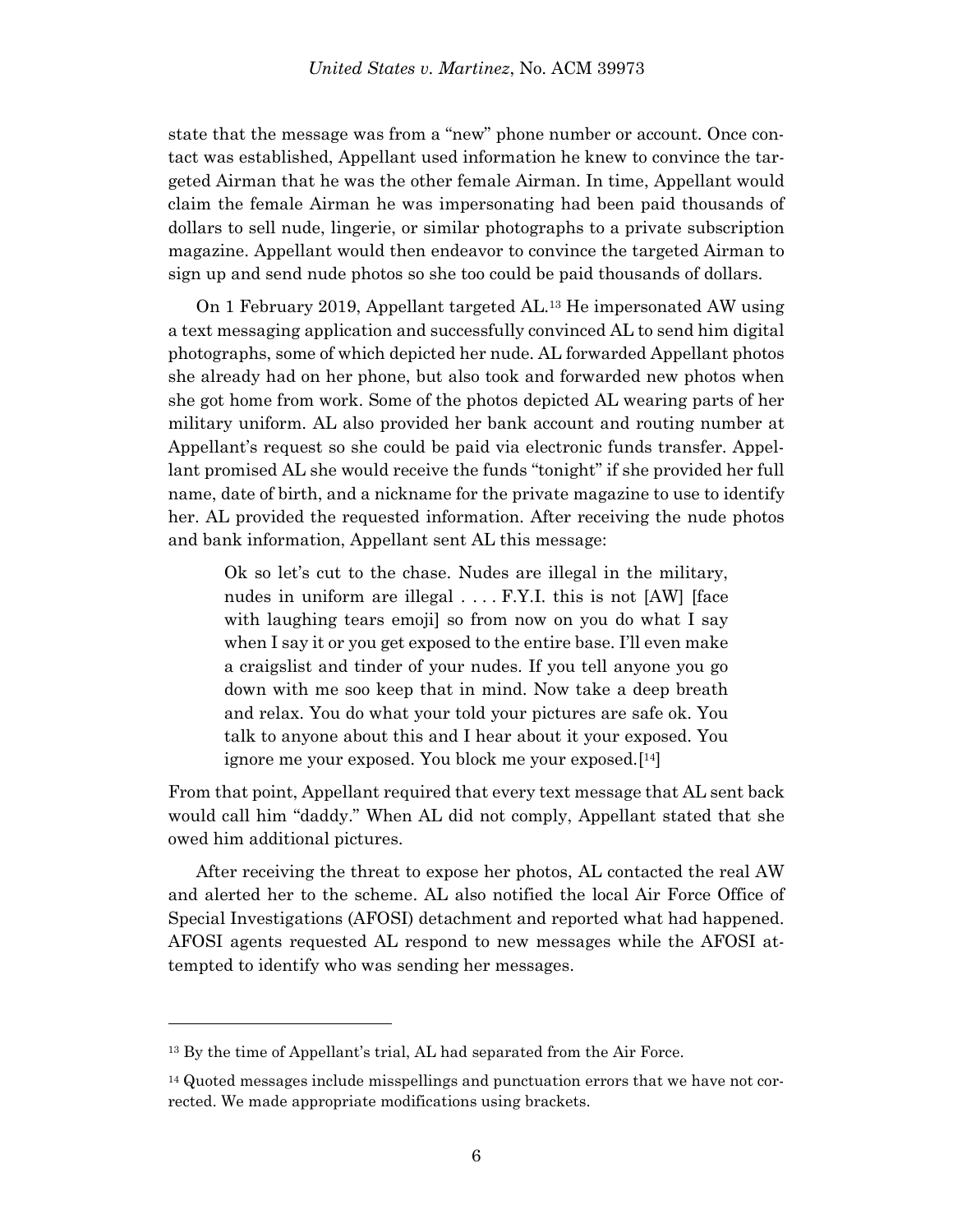Appellant targeted AW a few days after AL. He sent AW text messages and impersonated AL, stating that AL had a new phone number. Appellant attempted to convince AW to provide nude photos to the private magazine and to disclose her bank account information. He did not succeed, as AW already knew about the scheme from AL. AW feigned interest in providing photos in an attempt to determine who was messaging her. AW and AL confirmed that the same phone number messaged each of them.

Also in early February 2019, Appellant targeted GMV. <sup>15</sup> He impersonated AL by sending GMV a direct message from a fake social media account that he had created and populated with photos of AL. Appellant convinced GMV to text him on a "new" phone number, the same number he used in the scheme with AL and AW. Appellant attempted to convince GMV to send him nude photos for the private magazine. GMV, who was in Montana at the time, thought she was exchanging messages with the real AL. GMV shared private information in messages; however, she did not send any photos. The next day, GMV began to suspect that someone was impersonating AL. GMV called AL's boyfriend, who notified the AFOSI. Soon after, AFOSI agents conducted a phone interview of GMV and she explained to them what had happened.

About six weeks later, Appellant sent GMV a message from a different phone number, in which he threatened to expose her "secret." The "secret" was the private information GMV had shared. Appellant requested a "selfie cutie" or claimed he would tell "everyone." GMV responded "Haha, well expose away b[\*\*]ch ain't nothing I'm hiding." Appellant responded, "well see about that."

Special Agent (SA) CC investigated the case for the AFOSI. SA CC determined that a North Carolina company leased the phone number that messaged AL, AW, and GMV. This company operated a downloadable texting application. According to SA CC, this texting application allowed a user to "choose any number you want or a number will be provided to you and that number will be different than your own number so the other person won't know who is texting you." SA CC obtained a warrant from a federal magistrate judge for the records held by the North Carolina company. This warrant resulted in the release of a series of Internet Protocol (IP) addresses used by the phone number. SA CC connected those IP addresses to an Internet service provider. SA CC subpoenaed records from the Internet service provider that showed one IP address was at Appellant's residence and another matched a location on Hurlburt Field near Appellant's primary workplace. SA CC also subpoenaed records related to the fake social media account of AL and the email address used to create that account. The email address used AL's name, though misspelled.

<sup>&</sup>lt;sup>15</sup> By the time of Appellant's trial, GMV had separated from the Air Force.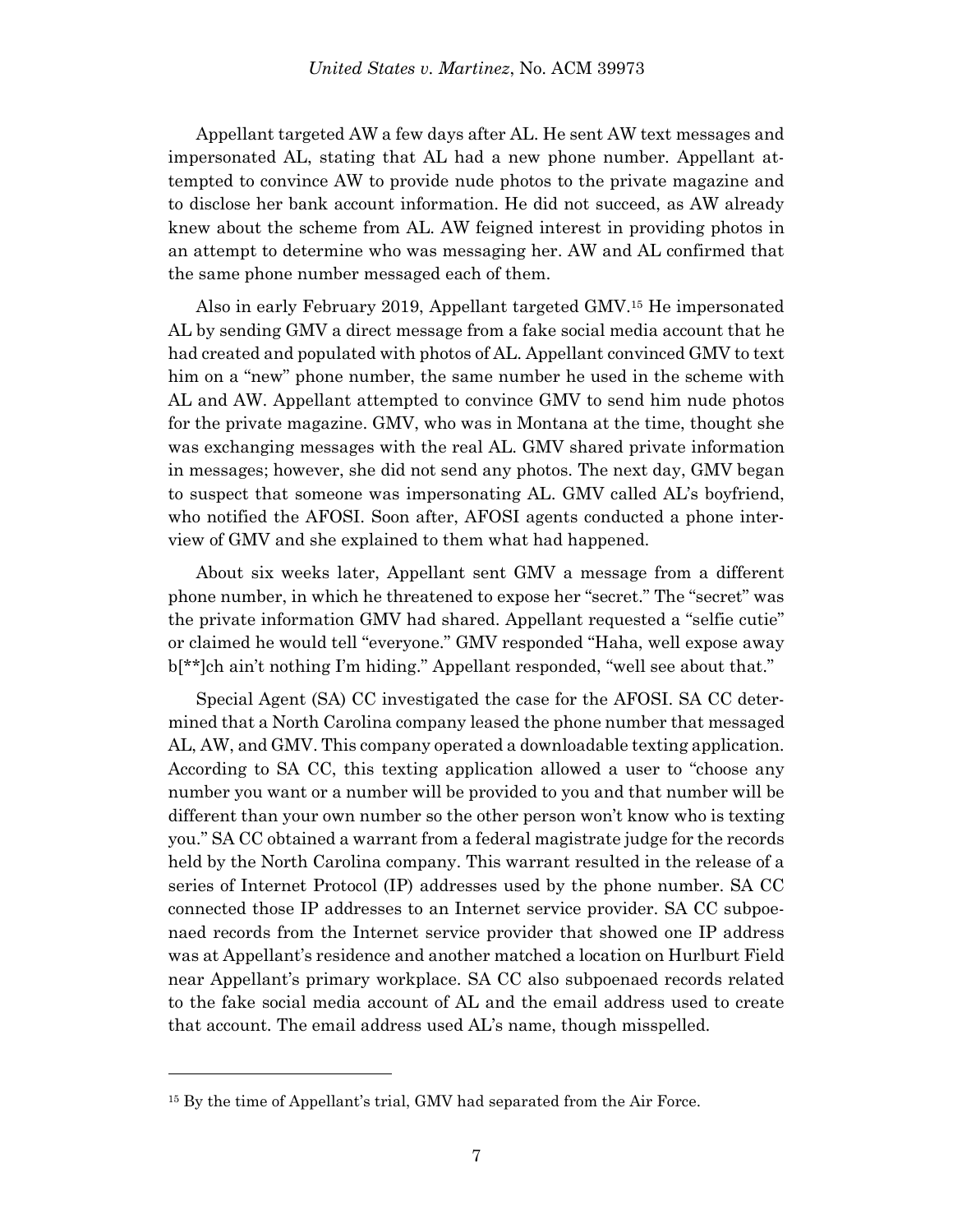In July 2019, AFOSI agents obtained search authorization for Appellant's electronic devices. AFOSI agents seized a cell phone and a tablet. An initial extraction of Appellant's phone conducted by the AFOSI revealed the photographs that AL sent on 1 February 2019.

SA CC forwarded Appellant's devices to the Department of Defense Cybercrime Center (DC3) for forensic analysis. Mr. BA, a digital forensics expert who testified at trial, examined Appellant's devices and their memory cards. Mr. BA testified that Appellant used an application on his phone that advertised the ability to password protect and hide photos and videos. Mr. BA also found a folder related to this application that contained AL's name, along with pictures of her. Additionally, the application utilized a "break-in alert feature," which took a photo if the wrong passcode was used to access the application. The DC3 examination showed one break-in alert from the application; the photo depicted Appellant.

Other forensic tools showed keywords associated with AL's name, the fake social media account of AL, and the email address associated with the fake social media account of AL. The phone number that messaged AL, AW, and GMV was also found along with its username, which was a misspelling of AL's name. Mr. BA also testified that Appellant's phone had an application installed that allowed simultaneous sign-ins to multiple accounts within one application. On the tablet, Mr. BA found multiple different email accounts signed in at the same time.

In addition to the above evidence and testimony, Appellant's civilian supervisor testified. Both Appellant and his supervisor worked in a different squadron than AL, AW, and GMV. However, the supervisor explained that Appellant talked about AL and AW while at work "the way a guy would talk about having like a crush on a girl," and stated that Appellant "would go out of his way to see them . . . if they were working."

The court members convicted Appellant of four offenses related to the scheme. These included: (1) wire fraud involving AL; (2) communicating a threat to injure the reputation of AL; (3) attempted wire fraud involving AW; and (4) attempted wire fraud involving GMV.

The court members also convicted Appellant of using marijuana. Two civilian witnesses testified that they saw Appellant smoking a blunt. One witness described the blunt as a cigar with the tobacco removed and replaced with marijuana.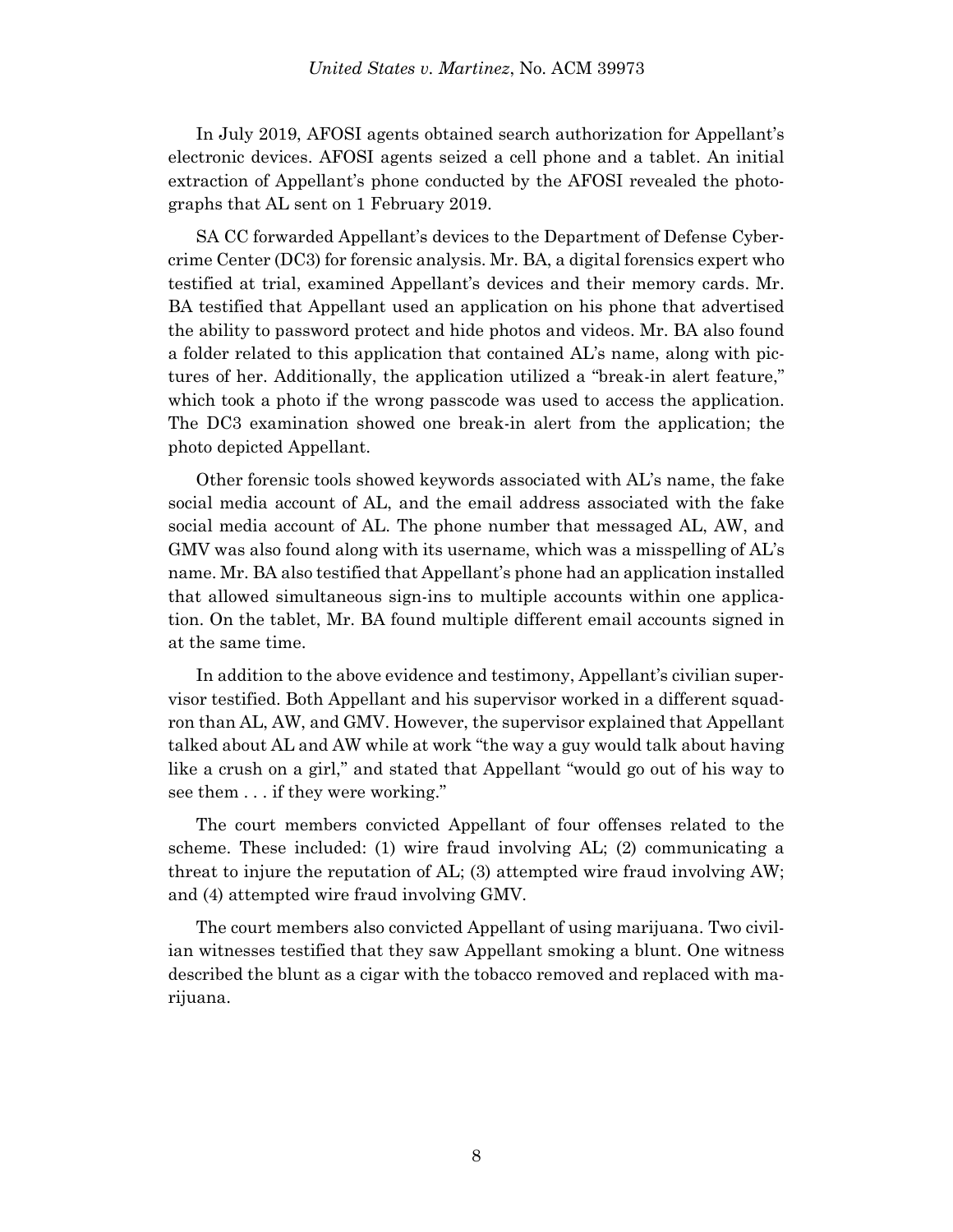### **II. DISCUSSION**

# **A. Legal and Factual Sufficiency**

#### **1. Additional Background**

l

Before us, Appellant challenges the evidence supporting his wire fraud and attempted wire fraud convictions.<sup>16</sup> He quotes recent precedent of the Supreme Court of the United States that "a property fraud conviction cannot stand when the loss to the victim is only an incidental byproduct of the scheme." *Kelly v. United States*, \_\_ U.S. \_\_, 140 S. Ct. 1565, 1573 (2020). He asserts that the scheme was to obtain copies of photographs—not the original property itself that could be used as "non-pecuniary leverage." He correctly notes that there was no evidence that Appellant sold the photos of AL that he obtained. Appellant also argues that theoretically depriving victims of reputational value is insufficient to support a wire fraud conviction.

The Government answers that the evidence was legally and factually sufficient. It argues that AL had an exclusive property right in her photos stored on her phone and that AL gave up that exclusive control solely due to Appellant's deceitful conduct. According to the Government, AL trusted the person to whom she sent the photos to act as an agent to sell the photos to the private magazine. Instead, Appellant's scheme resulted in him obtaining the photos of AL for his personal use.

Appellant replies that the Government's exclusive property theory is contingent on Appellant depriving AL of an "intangible right" and the specification required proof of a scheme to obtain property in the form of nude photos.<sup>17</sup> Appellant also argues that any ambiguity in what "property" is covered by the wire fraud statute should be resolved in favor of lenity consistent with *Cleveland v. United States*, 531 U.S. 12, 25 (2000).

<sup>&</sup>lt;sup>16</sup> Appellant does not challenge the sufficiency of the evidence underlying his convictions for communicating a threat and wrongful use of marijuana.

<sup>&</sup>lt;sup>17</sup> Appellant argues in his reply brief that because he was charged with devising a scheme to obtain nude photographs, and "*not* some unalleged intangible right intimately bound up in these photographs," he lacked fair notice of the "exclusive rights" theory—and that this violated his due process right to know "under what legal theory" he would be convicted. *See United States v. Tunstall*, 72 M.J. 191, 192 (C.A.A.F. 2013). Appellant also argues the Government forfeited the right to make the "exclusive rights" argument when trial counsel stated "[Appellant] has not deprived [AL] of the photos" during an argument on a defense motion pursuant to a R.C.M. 917, which the military judge denied. We find these arguments do not warrant further discussion or relief. *See Matias*, 25 M.J. at 361.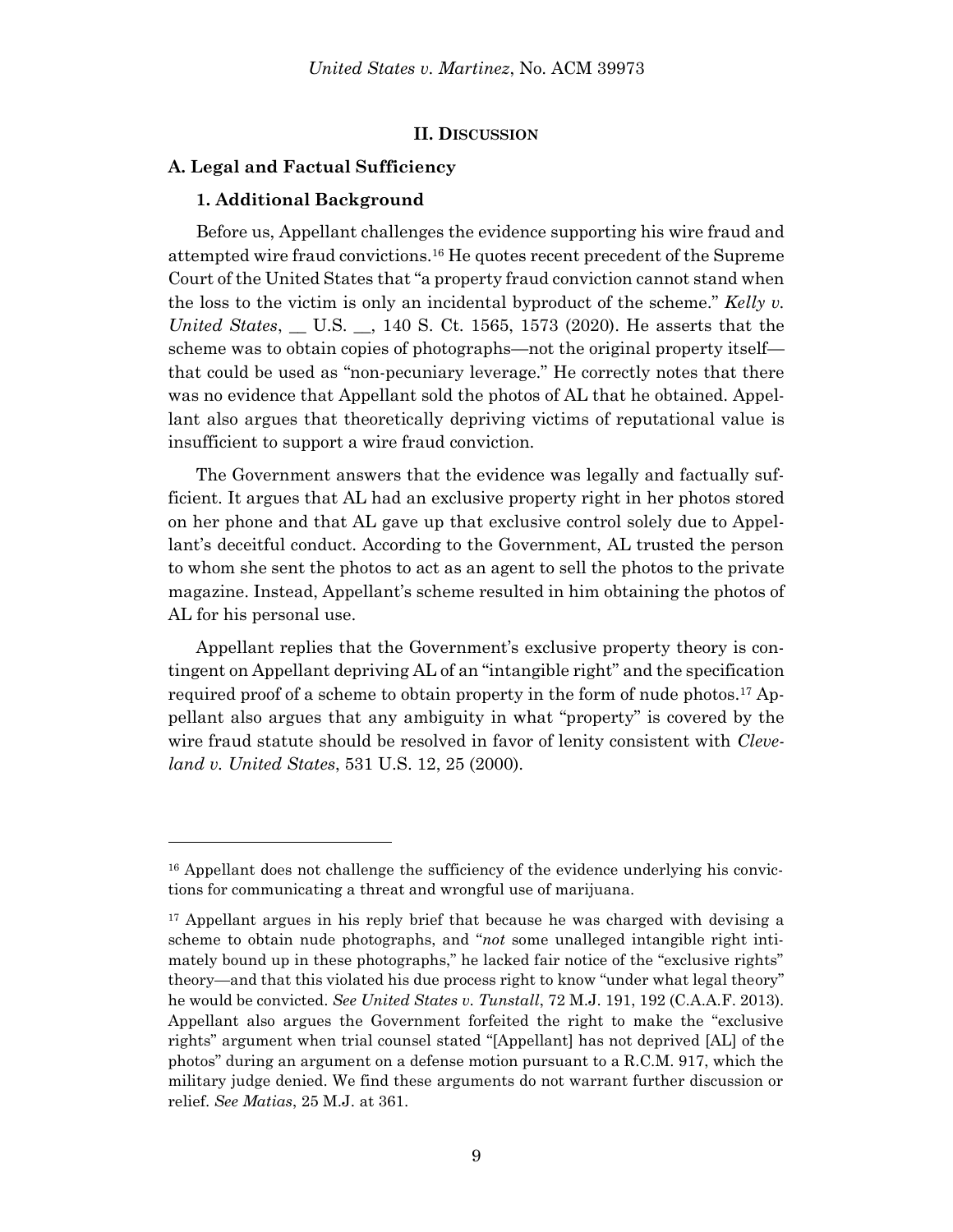For the attempted wire fraud convictions, Appellant argues there was insufficient evidence that either AW or GMV "took, much less sent, Appellant a picture over which they possessed exclusive control." For preexisting photos that AW or GMV may have possessed, Appellant asserts that the Government failed to prove that they retained exclusive control over such photos and had not already distributed them to another.

For the reasons expressed below, we find Appellant's wire fraud and attempted wire fraud convictions both legally and factually sufficient.

#### **2. Law**

We review issues of legal and factual sufficiency de novo. *United States v. Washington*, 57 M.J. 394, 399 (C.A.A.F. 2002) (citation omitted). Our assessment of legal and factual sufficiency is limited to the evidence produced at trial. *United States v. Dykes*, 38 M.J. 270, 272 (C.M.A. 1993) (citations omitted).

The test for legal sufficiency of the evidence is "whether, considering the evidence in the light most favorable to the prosecution, a reasonable factfinder could have found all the essential elements beyond a reasonable doubt." *United States v. Turner*, 25 M.J. 324, 324 (C.M.A. 1987) (citation omitted); *see also United States v. Humpherys*, 57 M.J. 83, 94 (C.A.A.F. 2002). "[I]n resolving questions of legal sufficiency, we are bound to draw every reasonable inference from the evidence of record in favor of the prosecution." *United States v. Barner*, 56 M.J. 131, 134 (C.A.A.F. 2001) (citations omitted). As a result, the "standard for legal sufficiency involves a very low threshold to sustain a conviction." *United States v. King*, 78 M.J. 218, 221 (C.A.A.F. 2019) (internal quotation marks and citation omitted).

The test for factual sufficiency is "whether, after weighing the evidence in the record of trial and making allowances for not having personally observed the witnesses, [we are ourselves] convinced of the [appellant]'s guilt beyond a reasonable doubt." *Turner*, 25 M.J. at 325. Our review "involves a fresh, impartial look at the evidence," applying "neither a presumption of innocence nor a presumption of guilt," and we "must make [our] own independent determination as to whether the evidence constitutes proof of each required element beyond a reasonable doubt." *Washington,* 57 M.J. at 399. "The term reasonable doubt does not mean that the evidence must be free from conflict." *United States v. LeBlanc*, 74 M.J. 650, 654 (A.F. Ct. Crim. App. 2015) (citing *United States v. Lips*, 22 M.J. 679, 684 (A.F.C.M.R. 1986)).

For the wire fraud specification involving AL, a violation of clause three of Article 134, UCMJ, based on the charge sheet, the Government had to prove beyond a reasonable doubt that: (1) at the time and place alleged, Appellant devised a scheme to defraud AL to obtain property by materially false and fraudulent pretenses and representations; to wit: impersonating AW to obtain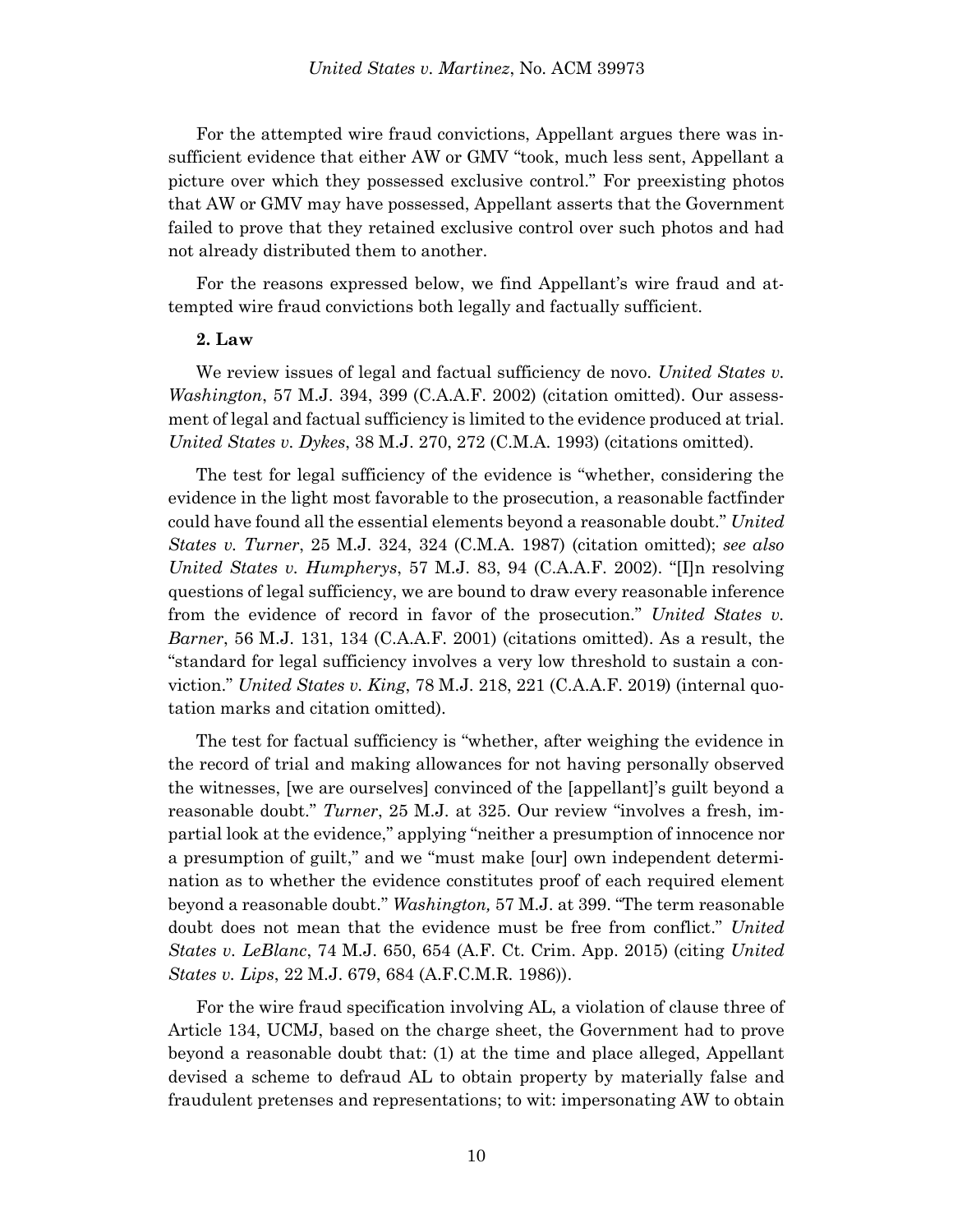nude photographs; (2) that Appellant acted with the intent to defraud; and (3) in advancing, furthering, or carrying out the scheme, Appellant transmitted any writing, signal, or sound by means of a wire communication in interstate commerce in violation of 18 U.S.C. § 1343, an offense not capital. *See Manual for Courts-Martial, United States* (2019 ed.) (*MCM*), pt. IV, ¶ 91.b.(3); 18 U.S.C. § 1343.

The federal wire fraud statute reads, in pertinent part:

Whoever, having devised or intending to devise any scheme or artifice to defraud, or for obtaining money or property by means of false or fraudulent pretenses, representations, or promises, transmits or causes to be transmitted by means of wire, radio, or television communication in interstate or foreign commerce, any writings, signs, signals, pictures, or sounds for the purpose of executing such scheme or artifice, shall be fined under this title or imprisoned not more than 20 years, or both.

# 18 U.S.C. § 1343.

"[M]ateriality of falsehood is an element of the federal mail fraud, wire fraud, and bank fraud statutes." *Neder v. United States*, 527 U.S. 1, 25 (1999). "In general, a false statement is material if it has a 'natural tendency to influence, or [is] capable of influencing, the decision of the decisionmaking body to which it was addressed." *Id.* at 16 (alteration in original) (quoting *United States v. Gaudin*, 515 U.S. 506, 509 (1995)). "[T]he words 'to defraud' commonly refer 'to wronging one in [her] property rights by dishonest methods of schemes,' and 'usually signify the deprivation of something of value by trick, deceit, chicane, or overreaching.'" *McNally v. United States*, 483 U.S. 350, 358 (1987) (quoting *Hammerschmidt v. United States*, 265 U.S. 182, 188 (1924)). The mail fraud statute "had its origin in the desire to protect individual property rights." *McNally*, 483 U.S. at 358 n.8. The federal wire fraud statute is the "lineal descendant" of the mail fraud statute. *Id*. at 374 (Stevens, J., dissenting) (citation omitted).

The federal fraud statutes are "limited in scope to the protection of property rights" and do not "set[ ] standards of disclosure and good government for local and state officials." *Kelly*, 140 S. Ct. at 1571 (quoting *McNally*, 483 U.S. at 360). Fraud that implicates a state government's role as a sovereign wielding traditional police power, rather than its role as property holder, does not constitute property fraud. *See Kelly*, 140 S. Ct. at 1572; *see also Cleveland*, 531 U.S. at 22–23. A "State's intangible rights of allocation, exclusion, and control [of video poker licenses]—its prerogatives over who should get a benefit and who should not—do not create a property interest." *Kelly*, 140 S. Ct at 1572 (internal quotation marks and citation omitted).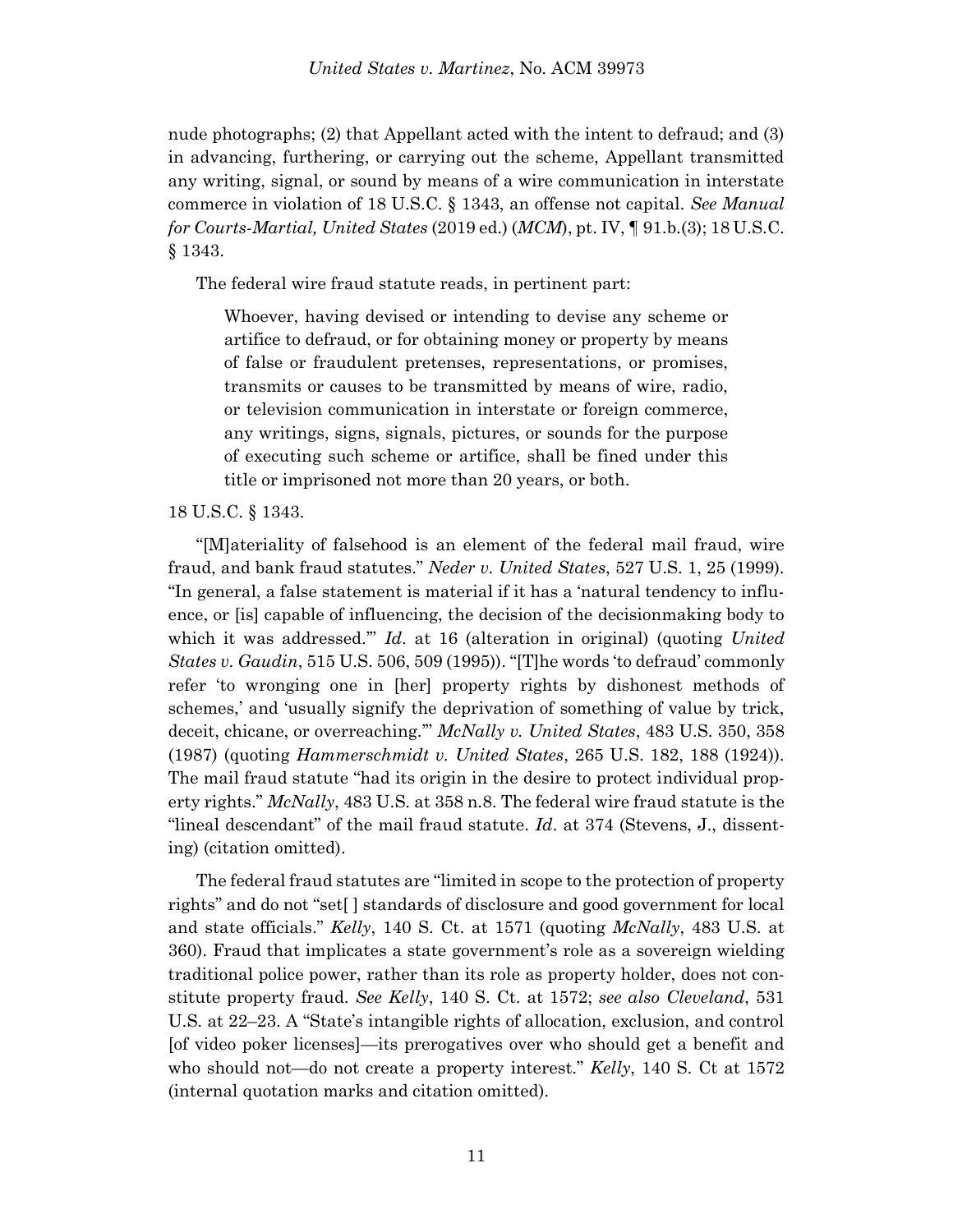For the attempted wire fraud specifications involving AW and GMV, a violation of Article 80, UCMJ, the Government had to prove beyond a reasonable doubt that: (1) at the time and place alleged, Appellant did certain overt acts, *inter alia* contacting AW and GMV and attempting to deceive AW and GMV into sending nude photographs by impersonating AL; (2) that the acts were done with the specific intent to commit wire fraud; (3) that the acts amounted to more than mere preparation; and (4) that the acts apparently tended to effect the commission of the intended offense except that AW and GMV did not send nude photographs to Appellant which prevented completion of the offense. *See MCM*, pt. IV, ¶ 4.b. "A person who purposely engages in conduct which would constitute the offense if the attendant circumstances were as that person believed them to be is guilty of an attempt." *MCM*, pt. IV, ¶ 4.c.(3) "For example . . . a person who reaches into the pocket of another with the intent to steal that person's billfold is guilty of an attempt to commit larceny, even though the pocket is empty." *Id.*

For the attempt offenses, the underlying wire fraud offense that Appellant must have had the specific intent to commit is similar to the wire fraud offense involving AL. The only significant differences are the names of the victims and the name whom Appellant impersonated.

#### **3. Analysis**

#### *a. Wire Fraud – AL*

A reasonable factfinder viewing the evidence in the light most favorable to the Prosecution could have determined all the essential elements of the wire fraud offense were proven beyond a reasonable doubt. The Government presented overwhelming evidence of Appellant's scheme to defraud AL by impersonating AW in order to obtain nude photographs of AL. Appellant used a text messaging application, which used the Internet, implicating wire communications. There was sufficient evidence that his messages moved in interstate commerce between at least Florida and North Carolina. The only significant question is whether the photos AL sent to Appellant were "property" under the wire fraud statute. A reasonable factfinder could have determined they were.

Appellant argues that AL only lost a copy of her photos. This is true in one sense; AL obviously still had access to the original digital photos. However, copy or original, Appellant obtained AL's property in the form of nude photos from his scheme. Simply because AL retained the original digital photos does not mean that AL's property loss was only an "incidental byproduct of the scheme." *See Kelly*, 140 S. Ct. at 1573. AL lost the property right to control the distribution of her nude photos. AL relinquished this property right because Appellant convincingly impersonated AW, falsely represented that the magazine paid AW, and induced a belief in AL that she would be paid thousands of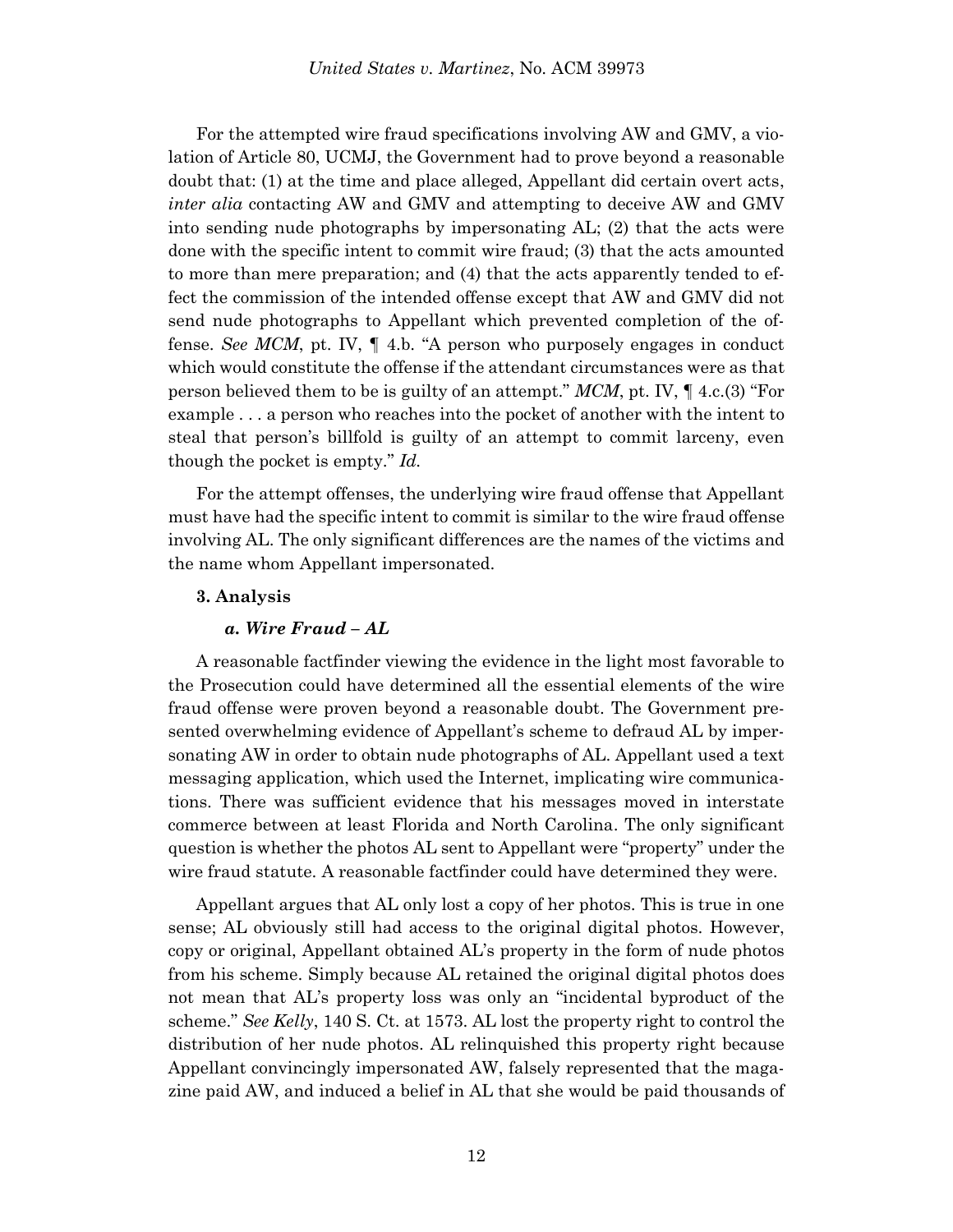dollars in a direct deposit that night. Finally, *Kelly* states the "property must play more than some bit part in a scheme: It must be an object of the fraud." *Id*. (citations omitted). A reasonable factfinder could have determined that AL's photos were the object of the fraud. Appellant stored the pictures of AL on his phone using an application that hid them. Appellant's civilian supervisor testified that Appellant showed a "deep infatuation" for AL, which provides additional support that the object of his scheme was to obtain nude photographs of AL. Later, when Appellant thought AL did not answer his messages properly by calling him "daddy," he told her she owed him one thing—more photos. A reasonable factfinder could conclude that the scheme was to obtain AL's nude photos, which were property, and the photos were the object of the fraud, not merely some intangible non-property right.

Wire fraud convictions have been affirmed in the federal courts for intangible property. *See, e.g.*, *Carpenter v. United States*, 484 U.S. 19, 26–27 (1987) (stating "[c]onfidential business information has long been recognized as property" and "exclusivity is an important aspect of confidential business information and most private property"); *United States v. Percoco*, 13 F.4th 158, 170 (2d Cir. 2021) (endorsing a right to control theory of wire fraud because "a defining feature of most property is the right to control the asset in question"); *United States v. Hager*, 879 F.3d 550, 554 (5th Cir. 2018) (determining that exclusive use of proprietary, in-house software qualified as confidential business information, creating a property right that was protected by mail and wire fraud statutes). As the United States Court of Appeals for the Eleventh Circuit stated, "*McNally* and *Carpenter* teach that the mail and wire fraud statutes do not protect against fraudulent schemes involving intangible, non-property, non-monetary rights." *United States v. Belt*, 868 F.2d 1208, 1212–13 (11th Cir. 1989). The court in *Belt* found that wire fraud involving confidential bid information was sufficient to support a conviction. *Id.* at 1209–10. In doing so, the court "acknowledge[d] that convictions which rest solely on an intangible nonproperty rights theory should be vacated." *Id.* at 1213 (citations omitted).

The parties have not cited a federal case with a wire fraud scheme factually identical to Appellant's. <sup>18</sup> While our court has affirmed convictions under clause three of Article 134, UCMJ, incorporating the federal wire fraud statute,

<sup>18</sup> Appellant cites *United States v. Condolon*, 600 F.2d 7 (4th Cir. 1979). In *Condolon*, the appellant created a bogus talent agency to meet and seduce women in a scheme to gratify his sexual desires. *Id.* at 8. *Condolon* does not appear to involve a scheme with a property interest of nude photographs.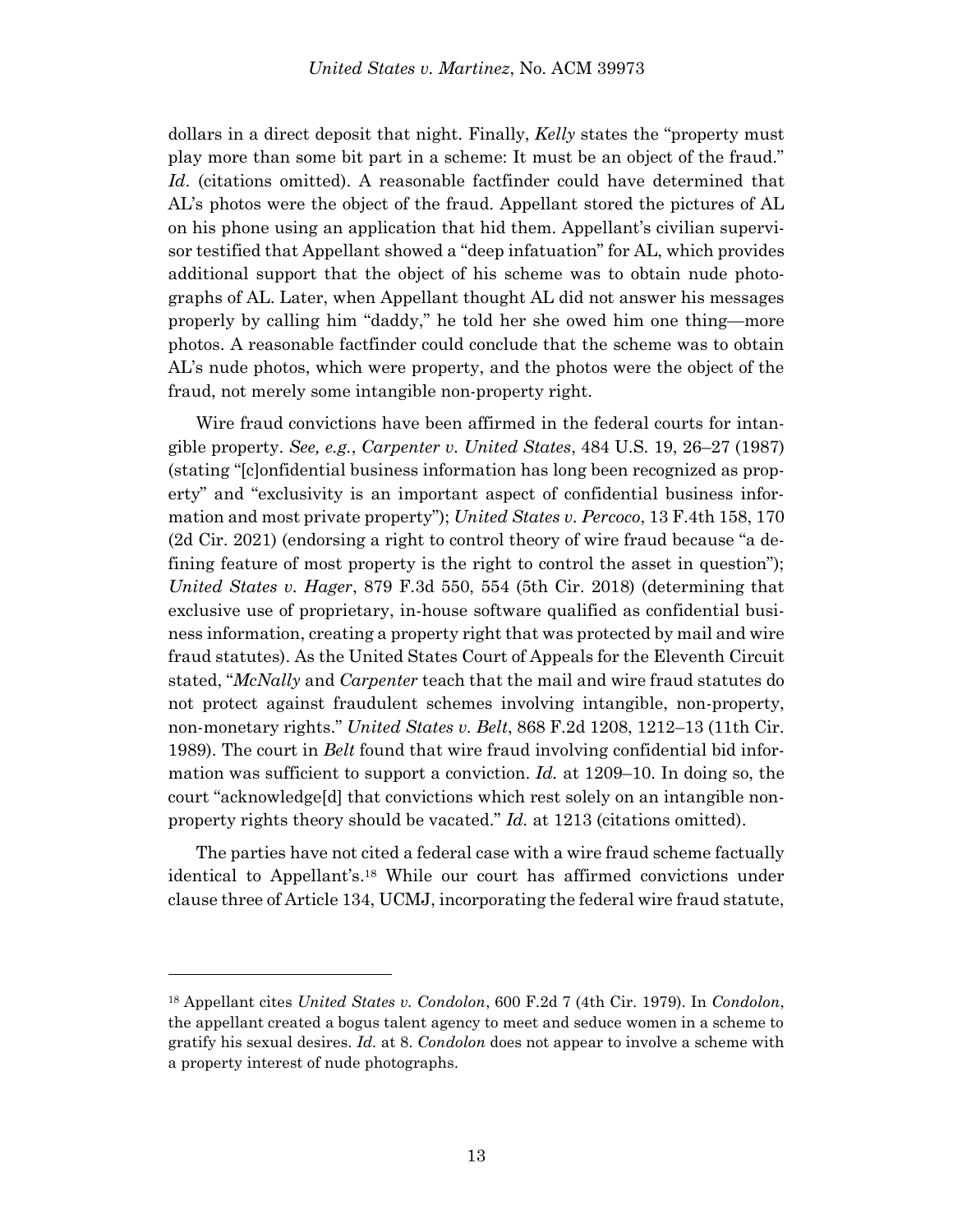those cases also did not involve a scheme like this one. <sup>19</sup> Therefore, Appellant's challenges appear to raise an issue of first impression.

While the above federal cases involved intangible property of a business, we see no reason for a different result when the intangible property belongs to an individual, like AL.<sup>20</sup> The mail fraud statute, from which the wire fraud statute originated, "had its origin in the desire to protect individual property rights." *See McNally*, 483 U.S. at 358 n.8. We also agree with the United States Court of Appeals for the Second Circuit that a defining feature of most property is the right to control the asset. *Percoco*, 13 F.4th at 170. As the companies in *Belt* and *Hager* suffered a loss of control of their confidential bid information and proprietary software, AL suffered a loss of control of her private nude photos. We distinguish this case from the set-aside convictions in *Kelly* or *Cleveland*. <sup>21</sup> No state or federal sovereign acts were involved in the property rights in this case. This case involved AL's individual property right to control her nude, private photos, which she lost when she succumbed to Appellant's scheme to defraud. We need not determine whether AL's property right also required her to have and then relinquish "exclusive" control. The specification did not allege that fact and we find the property interest sufficient without the "exclusive" label. We conclude the Government was not required to prove exclusivity as an essential element of this wire fraud conviction.<sup>22</sup>

<sup>19</sup> *See e.g.*, *United States v. Walton*, No. ACM 40004, 2022 CCA LEXIS 133 (A.F. Ct. Crim. App. 28 Feb. 2022) (unpub. op.) (involving a scheme to defraud using wrongfully accessed social security numbers); *United States v. Gay*, 74 M.J. 736 (A.F. Ct. Crim. App. 2015), *aff'd*, 75 M.J. 264 (C.A.A.F. 2016) (involving a scheme by the appellant to defraud by using victim's personal information to open credit cards in victim's name).

<sup>&</sup>lt;sup>20</sup> Moreover, to the extent the above cases discuss the potential economic value of the intangible property at issue, Appellant's messages to AL, AW, and GMV included a promise of an economic value of "thousands" of dollars for the photos.

<sup>21</sup> *See also Blaszczak v. United States*, \_\_ U.S. \_\_, 141 S. Ct. 1040 (2021); *Olan v. United States*, \_\_ U.S. \_\_, 141 S. Ct. 1040 (2021). The Supreme Court vacated and remanded both cases to the United States Court of Appeals for the Second Circuit in light of *Kelly*. These cases involved "misappropriating confidential nonpublic information from the Centers for Medicare & Medicaid Services [(CMS)]." *United States v. Blaszczak*, 947 F.3d. 19, 26 (2d Cir. 2019), *vacated*, 141 S. Ct. 1040 (2021). CMS employees disclosed the agency's confidential information to a "political intelligence" consultant who tipped the information to employees of a healthcare focused hedge fund. *Id.*

 $22$  We do not decide the question of whether depriving a victim of "reputational value" is a property interest under the federal wire fraud statute. However, we note that Appellant was convicted of communicating a threat to injure AL's reputation under Article 115, UCMJ, 10 U.S.C. § 915. That statute reads, "Any person subject to this chapter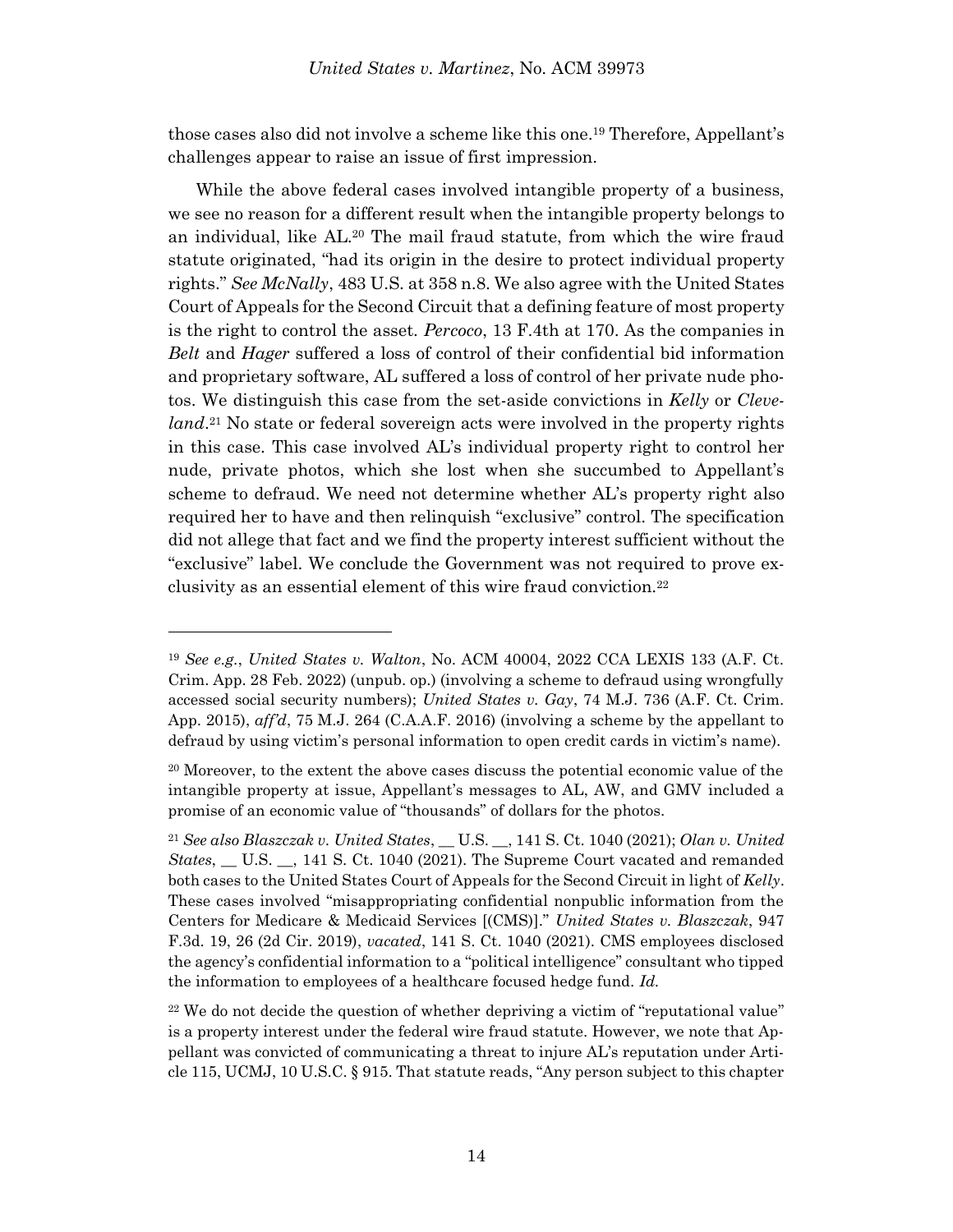Drawing every reasonable inference from the evidence of record in favor of the Government, we conclude the evidence was legally sufficient to support Appellant's conviction for wire fraud beyond a reasonable doubt. Additionally, having weighed the evidence in the record of trial and having made allowances for not having personally observed the witnesses, we are convinced of Appellant's guilt beyond a reasonable doubt.

# *b. Attempted Wire Fraud – AW and GMV*

Appellant argues there is insufficient evidence that AW or GMV took or sent him photos over which they possessed exclusive control, and therefore his convictions for attempted wire fraud cannot stand. We disagree and find a reasonable factfinder could conclude that the Government proved the essential elements of both specifications of attempted wire fraud.

There was overwhelming evidence that Appellant committed overt acts in an attempt to devise a scheme where AW and GMV would send him nude photos. A reasonable factfinder could have concluded that Appellant's impersonation of AL over a texting application and a fake social media account, and his promises to AW and GMV that they would be paid money, were overt acts designed to deceive AW and GMV into sending him nude photographs. Similarly, there was reliable evidence in the messages and the witness testimony that showed Appellant's specific intent to commit the offense of wire fraud. A reasonable factfinder could have concluded the acts amounted to more than mere preparation and would have tended to bring about the commission of the offense of wire fraud.

We find Appellant's challenge that there was insufficient evidence of preexisting nude photos misplaced. This is not an element of the charged attempted wire fraud offenses. As the example in the *MCM* provides, a would-be thief who believes a person has a wallet in their pocket and tries to steal it, but finds the person's pocket empty, has committed attempted larceny. It does not matter where the person's wallet actually is located. It does not matter whether the person owns a wallet. What matters is that the would-be thief believes the attendant circumstances to be that the person has a wallet in that pocket available for the would-be thief to steal. In this case, it does not matter whether AW and GMV had nude photos already taken and available to send to him as he impersonated AL. What matters is whether there was legally sufficient evidence that Appellant believed those attendant circumstances at the time of the charged offense. Viewing the evidence in the light most favorable

who wrongfully communicates a threat to injure the person, *property, or reputation* of another shall be punished as a court-martial may direct." (Emphasis added).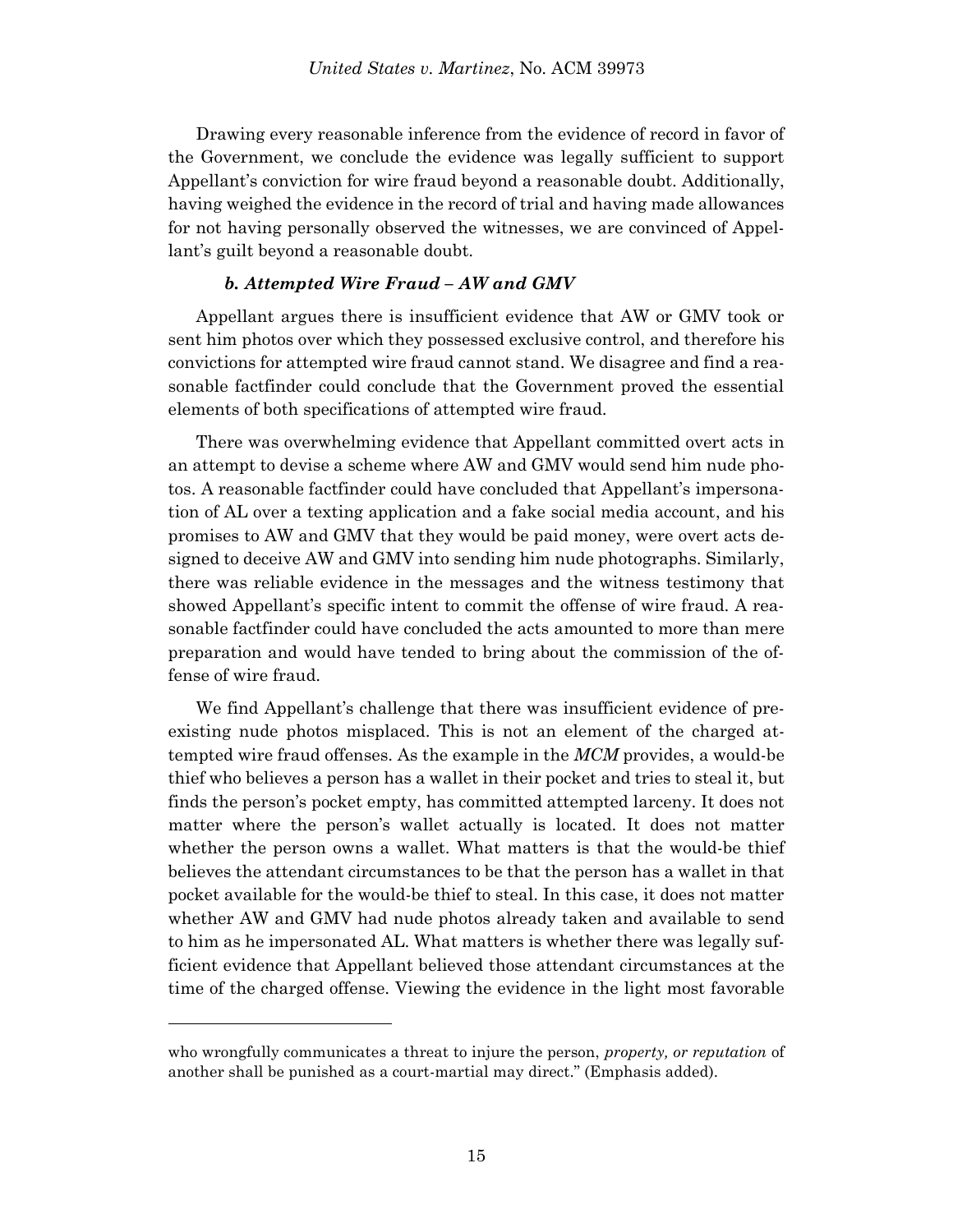to the Prosecution, a reasonable factfinder could have determined Appellant had the requisite specific intent to commit wire fraud.

Appellant knew AW. He flirted with her, complimented her appearance, and went out of his way to visit her workplace. Appellant's civilian supervisor agreed Appellant could be reasonably described as having a "deep infatuation" with AW. In the messages, Appellant asked AW personal questions and shared some of the photos of AL he received from his earlier, successful scheme. AW already knew about the scheme from AL, but AW messaged Appellant that she was thinking about providing photos in an attempt to see if more information could be provided to the AFOSI. Considering the evidence presented at trial, a reasonable factfinder could have found Appellant had the requisite specific intent for the attempted wire fraud offense involving AW.

Appellant also knew GMV. Impersonating AL, Appellant reached out to GMV on a social media application that GMV described as a place where "you can post pictures" and "like each other's pictures or message each other." Appellant told GMV that AL received money from the private magazine and AW "signed up." GMV knew AW. Furthermore, GMV shared private information with Appellant, believing he was the real AL, and Appellant sent GMV the nude photos of AL as he tried to convince GMV to sign up and send him photos. GMV asked questions including why AL's face was depicted in her photos because GMV "didn't know . . . that the face was going to be in the picture." While the evidence did not show that Appellant had the same infatuation with GMV that he did with AL and AW, he certainly knew that his scheme to impersonate AL was working based on the private information that GMV shared with him. Given the nature and extent of the messages Appellant exchanged with GMV and the testimony of the witnesses, a reasonable factfinder could have concluded Appellant had the requisite specific intent to commit wire fraud by obtaining nude photos of GMV.

Turning to Appellant's "exclusive" control argument for the attempts, we find it unavailing for the same reasons we articulated for the wire fraud offense involving AL. The attempted wire fraud specifications did not allege the words "exclusive control" or imply that it was an essential element the Government had to prove beyond a reasonable doubt.

Drawing every reasonable inference from the evidence of record in favor of the Government, we conclude the evidence was legally sufficient to support Appellant's convictions for attempted wire fraud involving AW and GMV beyond a reasonable doubt. Additionally, having weighed the evidence in the record of trial and having made allowances for not having personally observed the witnesses, we are convinced of Appellant's guilt beyond a reasonable doubt.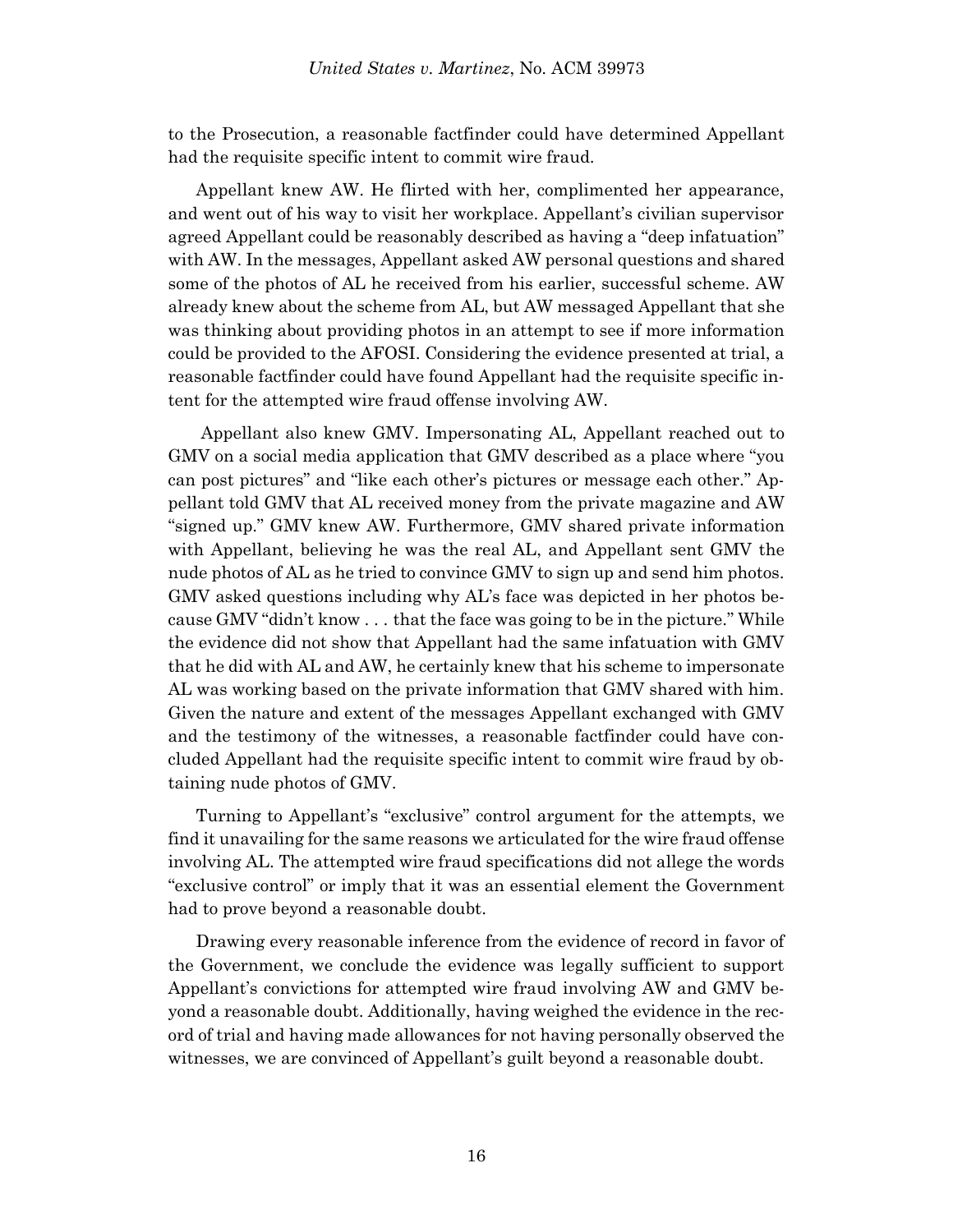# **B. Preemption**

Appellant argues that the wire fraud and attempted wire fraud specifications were preempted by Articles 106 and 121, UCMJ, 10 U.S.C. §§ 906, 921.<sup>23</sup> The Government argues that the UCMJ does not have a punitive article for wire fraud or a closely related offense.<sup>24</sup> It also argues Congress did not intend to occupy the field of fraud through Article 121, UCMJ, and that wire fraud does not consist of a residuum of the elements of larceny.

We conclude that Articles 106 and 121, UCMJ, did not preempt Appellant's wire fraud and attempted wire fraud convictions under Article 134, clause three, and Article 80, UCMJ.

# **1. Law**

l

This court reviews questions of preemption de novo. *United States v. Benitez*, 65 M.J. 827, 828 (A.F. Ct. Crim. App. 2007) (citations omitted). "The 'preemption doctrine' limits the general article's expansive scope, prohibiting 'application of Article 134 to conduct covered by Article 80 through 132.'" *United States v. Avery*, 79 M.J. 363, 366 (C.A.A.F. 2020) (quoting *Manual for Courts-Martial, United States* (2012 ed.), pt. IV, ¶ 60.c.(5)(a)); *see also MCM*, pt. IV,  $\P$  91.c.(5)(a).

In *United States v. Kick*, our superior court's predecessor, the United States Court of Military Appeals, defined the preemption doctrine as the

legal concept that where Congress has occupied the field of a given type of misconduct by addressing it in one of the specific punitive articles of the code, another offense may not be created and punished under Article 134, UCMJ, by simply deleting a vital element. However, simply because the offense charged under Article 134, UCMJ, embraces all but one element of an offense under another article does not trigger operation of the preemp-

<sup>23</sup> Appellant raises this assignment of error "in the alternative" to his other assignments of error. We do not find Appellant's characterization of alternative assignments of error useful in this case and we see nothing in Rule 18 of the Joint Rules of Appellate Procedure for Courts of Criminal Appeals which permits raising assignments of error in the alternative. Additionally, we note that Appellant did not list Article 106, UCMJ, 10 U.S.C. § 906, in this assignment of error, though he extensively cites it and analyzes it in his brief. We assume the failure to mention Article 106, UCMJ, in this assignment of error was an oversight.

<sup>&</sup>lt;sup>24</sup> The Government does not specifically address preemption under Article 106, UCMJ, in its answer. We will review whether the preemption doctrine applies under either UCMJ article.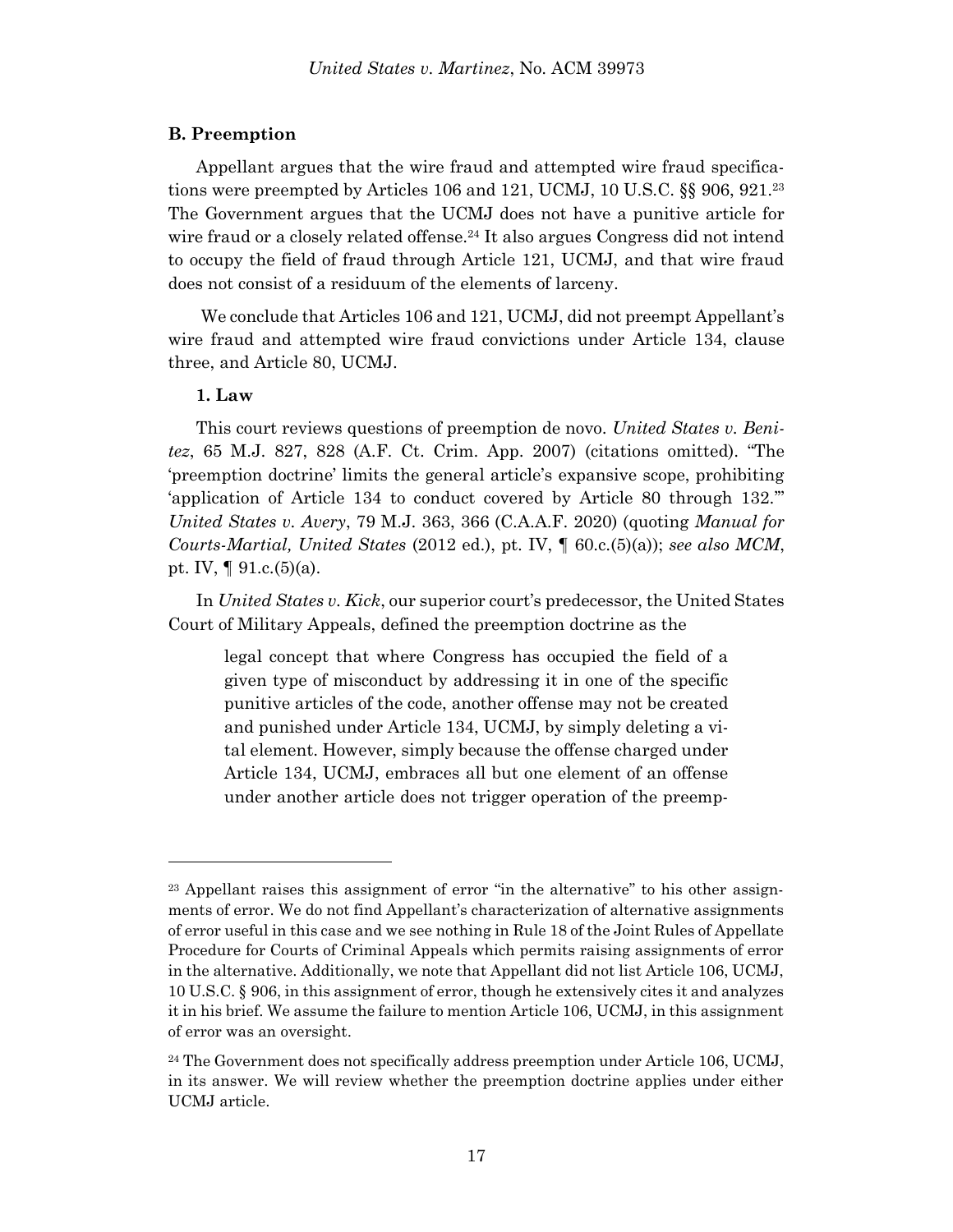tion doctrine. In addition, it must be shown that Congress intended the other punitive article to cover a class of offenses in a complete way.

7 M.J. 82, 85 (C.M.A. 1979) (citations omitted); *see also United States v. Erickson*, 61 M.J. 230, 233 (C.A.A.F. 2005).

Accordingly, the preemption doctrine only precludes prosecution under Article 134, UCMJ, where two elements are met: "(1) 'Congress intended to limit prosecution for . . . a particular area' of misconduct 'to offenses defined in specific articles of the Code,' and (2) 'the offense charged is composed of a residuum of elements of a specific offense.'" *United States v. Curry*, 35 M.J. 359, 360–61 (C.M.A. 1992) (omission in original) (quoting *United States v. McGuinness*, 35 M.J. 149, 151–52 (C.M.A. 1992)); *see also United States v. Wright*, 5 M.J. 106, 110–11 (C.M.A. 1978). We will "only find a congressional intent to preempt in the context of Article 134, UCMJ, where Congress has indicated 'through direct legislative language or express legislative history that particular actions or facts are limited to the express language of an enumerated article.'" *Avery*, 79 M.J. at 366 (quoting *United States v. Anderson*, 68 M.J. 378, 387 (C.A.A.F. 2010)).

"Article 134, UCMJ, expressly permits charging military members for 'crimes and offenses not capital' that are 'not specifically mentioned' in the UCMJ, and which include, inter alia, 'crimes and offenses prohibited by the United States Code.'" *United States v. Wheeler*, 77 M.J. 289, 291 (C.A.A.F. 2018) (quoting 10 U.S.C. § 934; *Manual for Courts-Martial, United States*  (2012 ed.), pt. IV, ¶ 60.c.(4)); *see also MCM*, pt. IV, ¶ 91.c.(4). It is "indeed permissible to incorporate violations of noncapital federal crimes through clause three of Article 134, UCMJ." *Wheeler*, 77 M.J. at 293. It is permissible for the Government to incorporate "a specific federal statute aimed with precision at a particular type of intentional conduct with its own evidentiary burden." *Id.* (citing *Curry*, 35 M.J. at 361). However, the Government may not turn "to a hypothetical federal noncapital crime that lessened its evidentiary burden at trial by circumventing the mens rea element or removing a specific vital element from an enumerated UCMJ offense." *Id.*

The elements of an Article 106, UCMJ, 10 U.S.C. § 906, impersonation offense involving intent to defraud are: (1) that the accused impersonated an officer, noncommissioned officer, or petty officer, or an agent of superior authority of one of the armed forces, or an official of a certain government, in a certain manner; (2) that the impersonation was wrongful and willful; and (3) that the accused did so with the intent to defraud a certain person or organization in a certain manner. *MCM*, pt. IV, ¶ 39.b. The maximum punishment for this offense is a dishonorable discharge, forfeiture of all pay and allowances, and confinement for three years. *MCM*, pt. IV, ¶ 39.d.(1).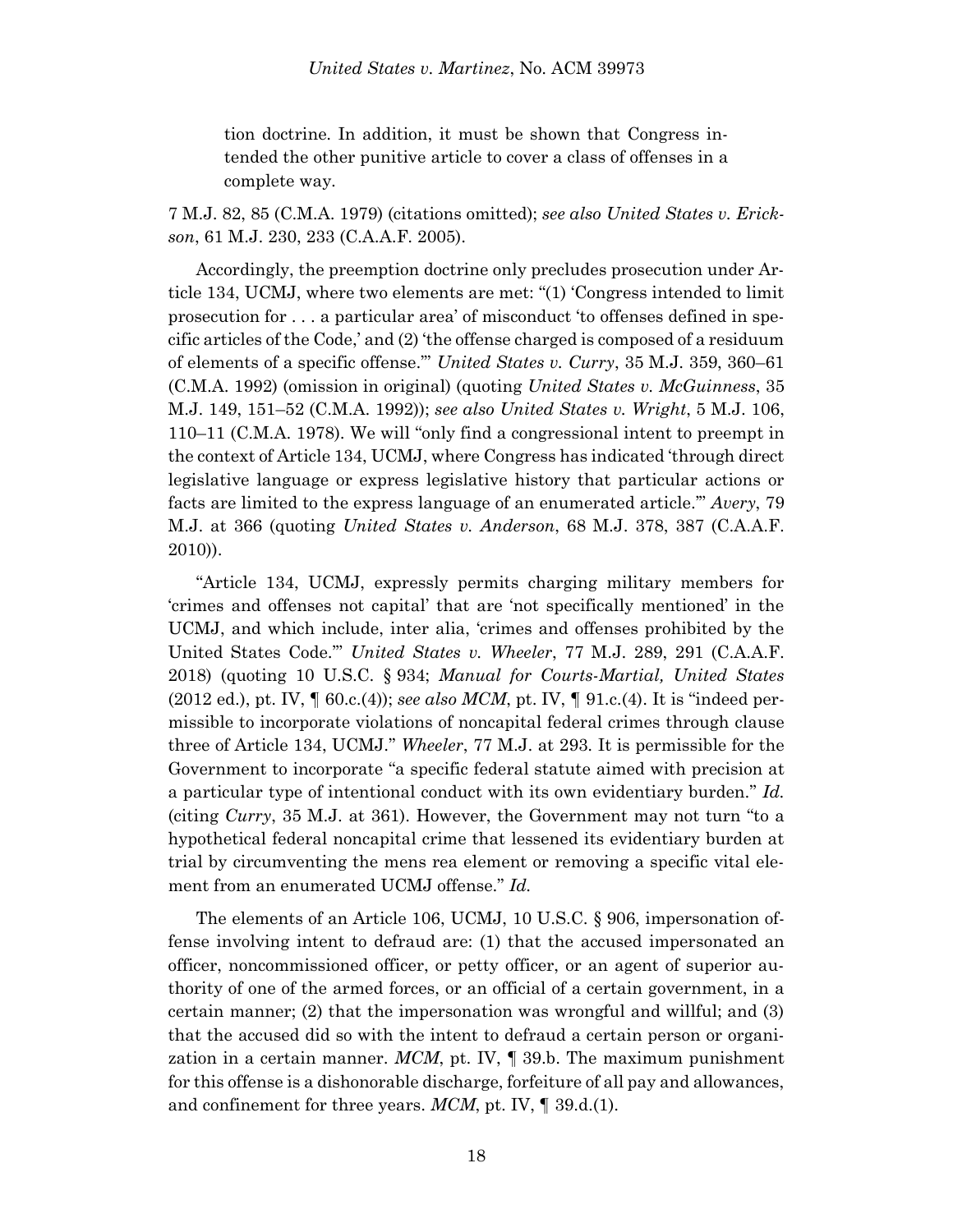The elements of an Article 121, UCMJ, larceny by obtaining offense are: (1) that the accused wrongfully obtained certain property from the possession of the owner or of any other person; (2) that the property belonged to a certain person; (3) that the property was of a certain value, or of some value; and (4) that the obtaining by the accused was with the intent to permanently deprive or defraud another person of the use and benefit of the property or permanently to appropriate the property for the use of the accused or for any person other than the owner.  $MCM$ , pt. IV,  $\parallel$  64.b.(1). The maximum punishment for larceny of property of a value of \$1,000.00 or less is a bad-conduct discharge, forfeiture of all pay and allowances, and confinement for one year. *MCM*, pt. IV,  $\parallel$  64.d.(1)(a). If the property is non-military and of a value of more than \$1,000.00, the maximum punishment is a dishonorable discharge, forfeiture of all pay and allowances, and confinement for five years. *MCM*, pt. IV,  $\P$  64.d. $(1)(c)$ .

As described above, the maximum confinement term for wire fraud under 18 U.S.C. § 1343 is 20 years.

# **2. Analysis**

l

### *a. Article 106, UCMJ*

The first step in the preemption analysis is to determine whether Congress intended to limit prosecution for all impersonation offenses involving intent to defraud to Article 106, UCMJ. This requires assessing the "direct legislative language or express legislative history" of Article 106, UCMJ. *See Avery*, 79 M.J. at 366.<sup>25</sup> As Appellant has not cited any express legislative history, we will focus on the direct legislative language.

Appellant argues that impersonation offenses with an intent to defraud exclude impersonation of those enlisted members below the grade of a noncommissioned officer. We agree with this general sentiment. We find support in both the plain language of Article 106, UCMJ, and the enumerated Article 134 offense that criminalized this conduct prior to 1 January 2019. *See Manual for Courts-Martial, United States* (2016 ed.), pt. IV, ¶ 86. Additionally, at the time of Appellant's offenses, neither AL nor AW were noncommissioned officers in the United States Air Force (E-5 or above).

<sup>25</sup> "American military law has criminalized 'impersonating an officer' via the 'General Article' since the 1775 Articles of War." REPORT OF THE MILITARY JUSTICE REVIEW GROUP 789 (22 Dec. 2015) (citation omitted), https://ogc.osd.mil/Portals/99/report\_part1.pdf. Effective 1 January 2019, Congress implemented the Military Justice Review Group's recommendation to "migrate" the enumerated Article 134 offense to a punitive article, Article 106, UCMJ. *See id*. at 790.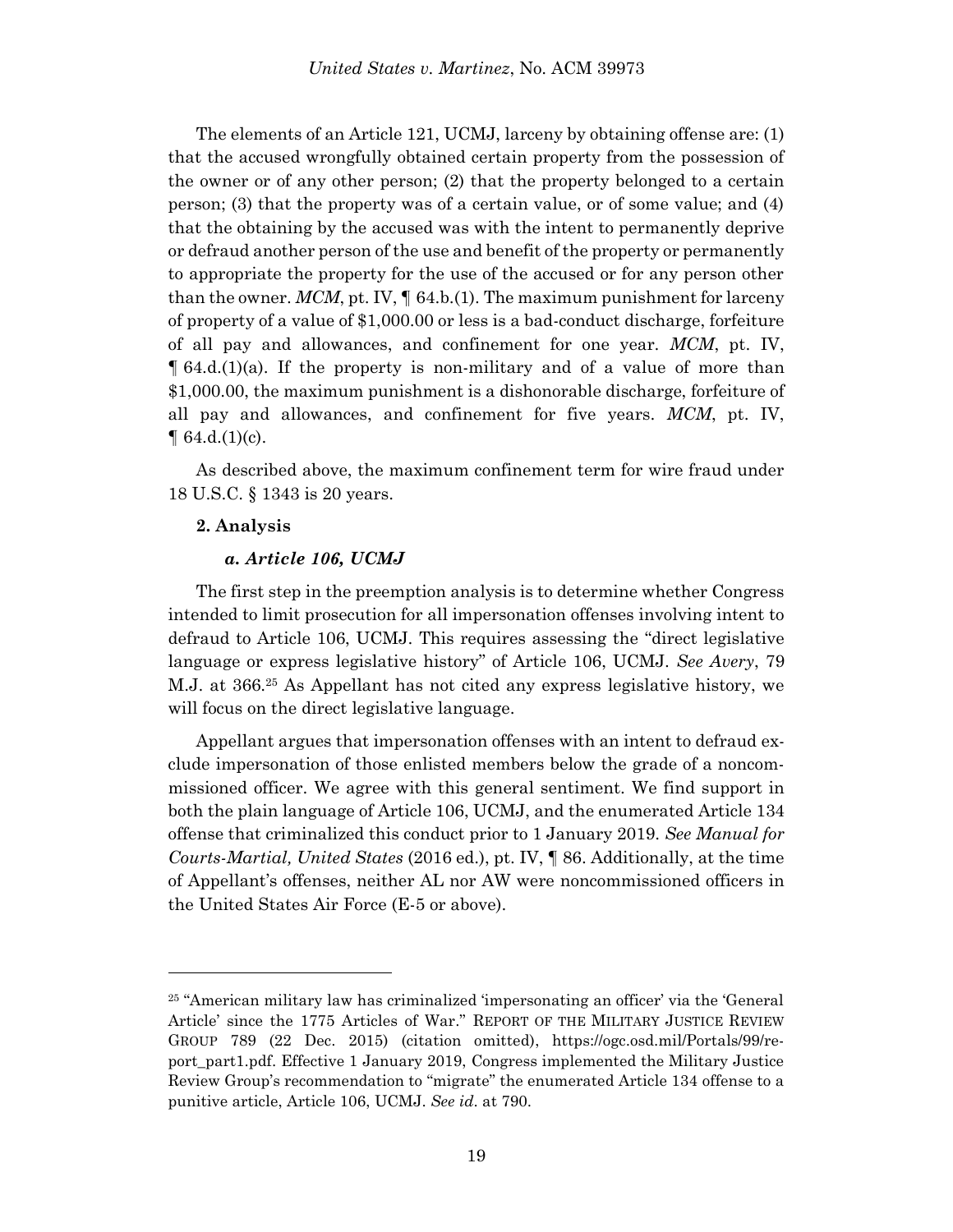However, the specifications in this case are not mere impersonation offenses. This is not a case where the Government charged Appellant with a novel Article 134 offense and removed the noncommissioned officer element. Instead, the Government charged wire fraud and attempted wire fraud, where the impersonation was just part of the scheme to defraud. We see no evidence that Congress, through direct legislative language or express legislative history, intended to legislate Article 106, UCMJ, to criminalize wire fraud schemes that involve impersonation as a part of the broader scheme.

Turning to the second step in the preemption analysis, we find the charged wire fraud and attempted wire fraud offenses do not compose a residuum of elements of Article 106, UCMJ. First, the charged offenses required use of a wire communication, an essential element. Second, the wire fraud offense required Appellant to "devise a scheme" and the attempted wire fraud offenses required him to commit acts "with the specific intent to commit wire fraud." There is no requirement for the Government to prove a "scheme" or "specific intent to commit wire fraud," under Article 106, UCMJ.

We conclude that it was permissible for the Government to incorporate 18 U.S.C. § 1343, "a specific federal statute aimed with precision at a particular type of intentional conduct"—wire fraud—"with its own evidentiary burden" use of the wire communications and a scheme to defraud. *See Wheeler*, 77 M.J. at 293. We observe no lowering of the required mens rea by the Government's use of the wire fraud statute; both charged offenses and Article 106, UCMJ, required proof beyond a reasonable doubt of a specific intent to defraud. Therefore, Appellant's Article 106, UCMJ, preemption claim must fail.

### *b. Article 121, UCMJ*

Appellant cites two decisions of the Court of Military Appeals to argue that Congress intended to limit prosecutions for wrongfully obtaining property using false pretenses to Article 121, UCMJ. The first decision stated, "An examination of the legislative history of Article 121 discloses that it was the clear intent of Congress to create the single offense of 'larceny,' and to abolish the technical distinctions theretofore existing among the crimes of larceny, embezzlement, and taking under false pretenses." *United States* v. *Antonelli*, 35 M.J. 122, 125 (C.M.A. 1992). The second—and earlier—decision stated, "We are persuaded, as apparently the drafters of the Manual were, that Congress has, in Article 121, covered the entire field of criminal conversion for military law." *United States* v. *Norris*, 8 C.M.R. 36, 39 (C.M.A. 1953).

The Government answers with two points: (1) wire fraud is not a crime of conversion but one that focuses on the scheme and the use of wire communications; and (2) even if Congress originally intended to consolidate all "criminal conversion offenses," the substantial revisions in 2016 show it abandoned that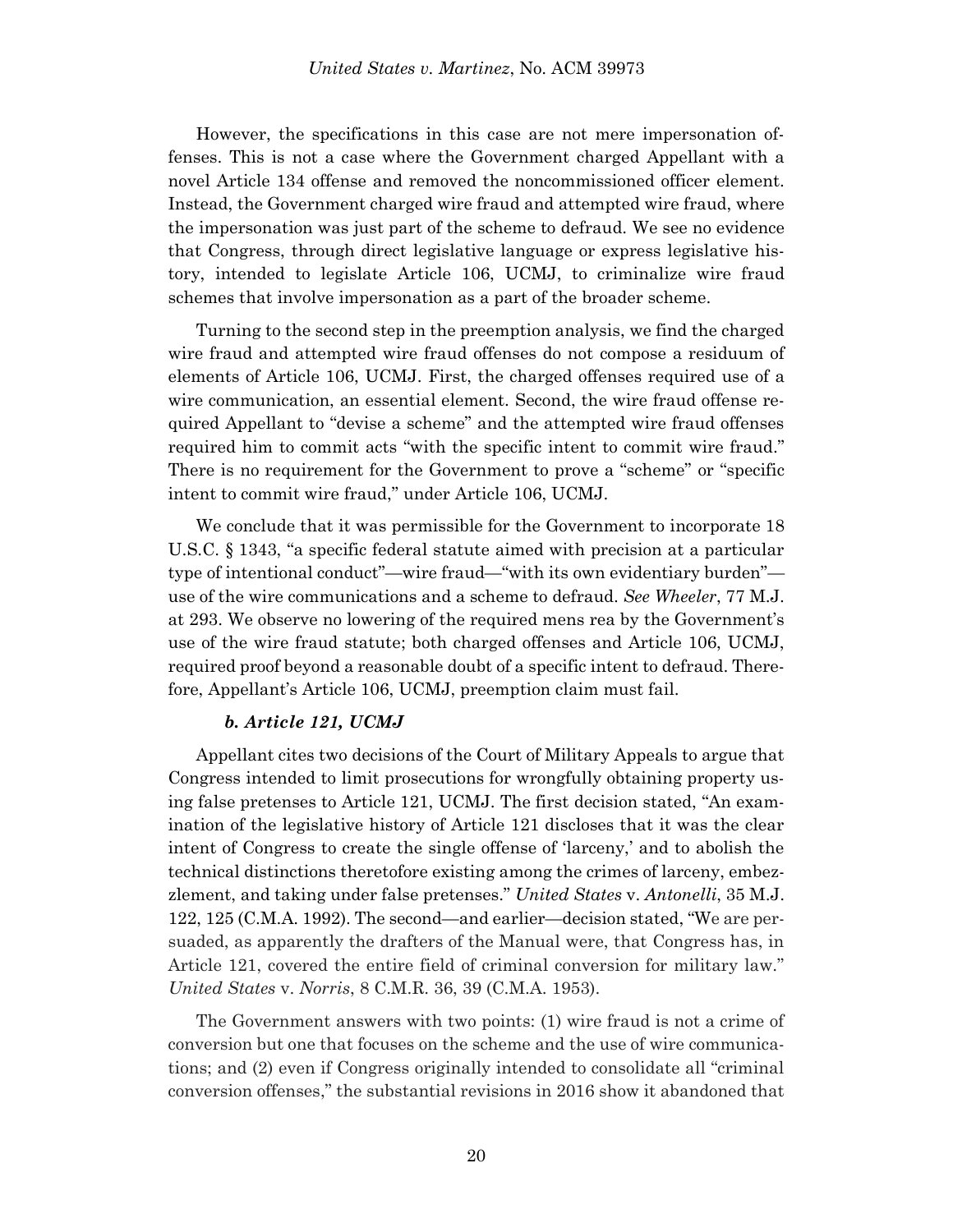approach. On its second point, the Government notes that (1) Article 121a, UCMJ, 10 U.S.C. § 921a, criminalizes the fraudulent use of credit cards and debit cards; (2) Article 121b, UCMJ, 10 U.S.C. § 921b, criminalizes the obtaining of services through fraud; and (3) Article 124, UCMJ, 10 U.S.C. § 924, criminalizes frauds against the United States. The Government also argues that wire fraud does not consist of a residuum of the elements of larceny.

The first step in our preemption analysis is to determine whether Congress intended to limit prosecution for a particular area of misconduct to offenses defined in specific articles of the UCMJ. As we see it, the particular area of misconduct in this case was the scheme to defraud through wire communications to obtain property. We observe no "direct legislative language or express legislative history," *see Avery*, 79 M.J. at 366, in the current version of Article 121, UCMJ, to conclude that Congress intended to limit wire fraud offenses to prosecutions under the larceny punitive article.

We acknowledge the statements in *Antonelli* and *Norris* regarding the legislative history of Article 121, UCMJ. However, neither case involved preemption or the federal wire fraud statute.<sup>26</sup> We are not persuaded that Congress intended to limit prosecution for obtaining property via a scheme to defraud over a wire communication to Article 121, UCMJ.

Moving to the second step in the preemption analysis, the charged wire fraud and attempted wire fraud offenses do not compose a residuum of elements of Article 121, UCMJ. Under Article 121, UCMJ, there is no requirement for the Government to prove use of wire communication, a "devise a scheme" element, or a "specific intent to commit wire fraud" element. Additionally, we observe no lowering of the required mens rea by the Government's use of the wire fraud statute. The charged offenses and Article 121, UCMJ, both required proof beyond a reasonable doubt of a specific intent to defraud.

We also note that the United States Navy-Marine Corps Court of Criminal Appeals rejected the argument that the federal bank fraud statute, 18 U.S.C. § 1344, was preempted by Article 121, UCMJ. *See United States v. Tenney*, 60 M.J. 838 (N.M. Ct. Crim. App. 2005). Our sister service court determined *inter alia* that the bank fraud statute required the Government to prove an additional element—that the appellant defrauded a financial institution—and this showed there was not a residuum of the elements of larceny. *Id*. at 843.

<sup>26</sup> The offense of stealing mail was an enumerated Article 134, UCMJ, offense until 1 January 2019, when it became an offense under Article 109a, UCMJ, 10 U.S.C. § 909a. *See MCM*, pt. IV, ¶ 46; *Manual for Courts-Martial, United States* (2016 ed.), pt. IV, ¶ 93.